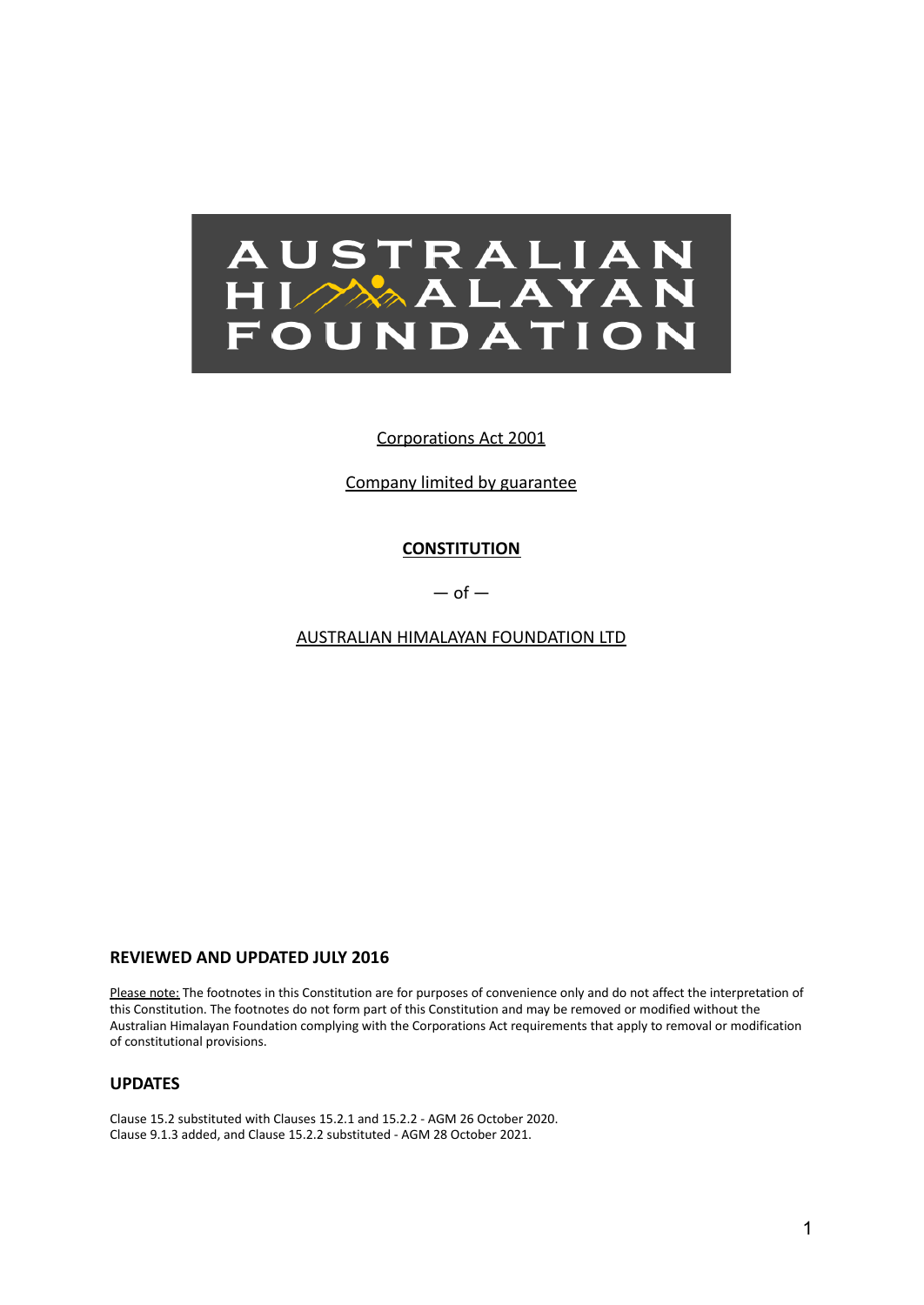# **I N D E X**

|     | <b>Clause Subject Matter</b>           | <b>Page</b> |    |    |
|-----|----------------------------------------|-------------|----|----|
| 1.  | <b>DEFINITIONS</b>                     | 1           |    |    |
| 2.  | <b>INTERPRETATION</b>                  | 2           |    |    |
| 3.  | OBJECTS 3                              |             |    |    |
| 4.  | POWERS OF THE COMPANY                  |             | 5  |    |
| 4B. | OVERSEAS AID FUND                      | 5           |    |    |
| 5.  | MEMBERSHIP AND ELIGIBILITY             |             | 6  |    |
| 6.  | <b>RIGHTS OF MEMBERS</b>               | 9           |    |    |
| 7.  | <b>REGISTER OF MEMBER</b>              | 9           |    |    |
| 8.  | DEFAULT BY MEMBERS 10                  |             |    |    |
| 9.  | <b>CESSATION OF MEMBERSHIP</b>         |             | 10 |    |
| 10. | <b>RESIGNATION OF MEMBER</b>           |             | 13 |    |
|     | 11. GENERAL MEETINGS                   | 13          |    |    |
|     | 12. PROCEEDINGS AT GENERAL MEETINGS    |             | 14 |    |
|     | 13. VOTES OF MEMBERS                   | 16          |    |    |
| 14. | PROXIES 16                             |             |    |    |
|     | 15. BOARD OF DIRECTORS 17              |             |    |    |
|     | 16. DISQUALIFICATION OF DIRECTORS      |             | 19 |    |
|     | 17. ALTERNATE DIRECTORS 20             |             |    |    |
|     | 18. POWERS AND DUTIES OF THE DIRECTORS |             |    | 21 |
| 19. | PROCEEDINGS OF THE DIRECTORS           |             | 22 |    |
|     | 20. COMMITTEES                         | 24          |    |    |
|     | 21. PROCEEDINGS OF COMMITTEES          |             | 25 |    |
| 22. | <b>SECRETARY 25</b>                    |             |    |    |
| 23. | THE SEAL AND EXECUTION OF DOCUMENTS    |             |    | 26 |
| 24. | <b>ACCOUNTS 26</b>                     |             |    |    |
| 25. | AUDIT<br>27                            |             |    |    |
|     | 26. NOTICES 27                         |             |    |    |
| 27. | WINDING UP                             | 28          |    |    |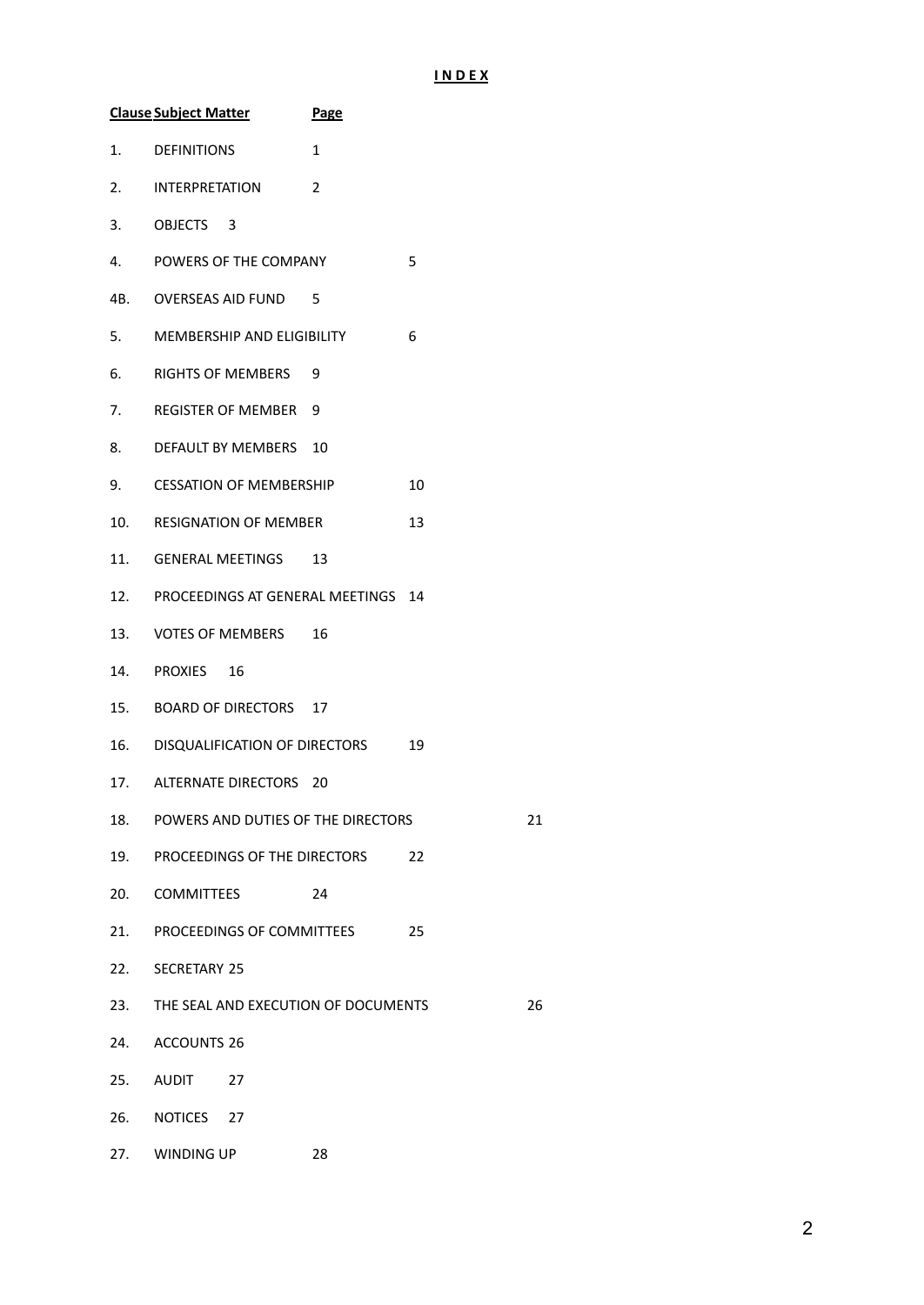## 28. INDEMNITY AND INSURANCE 28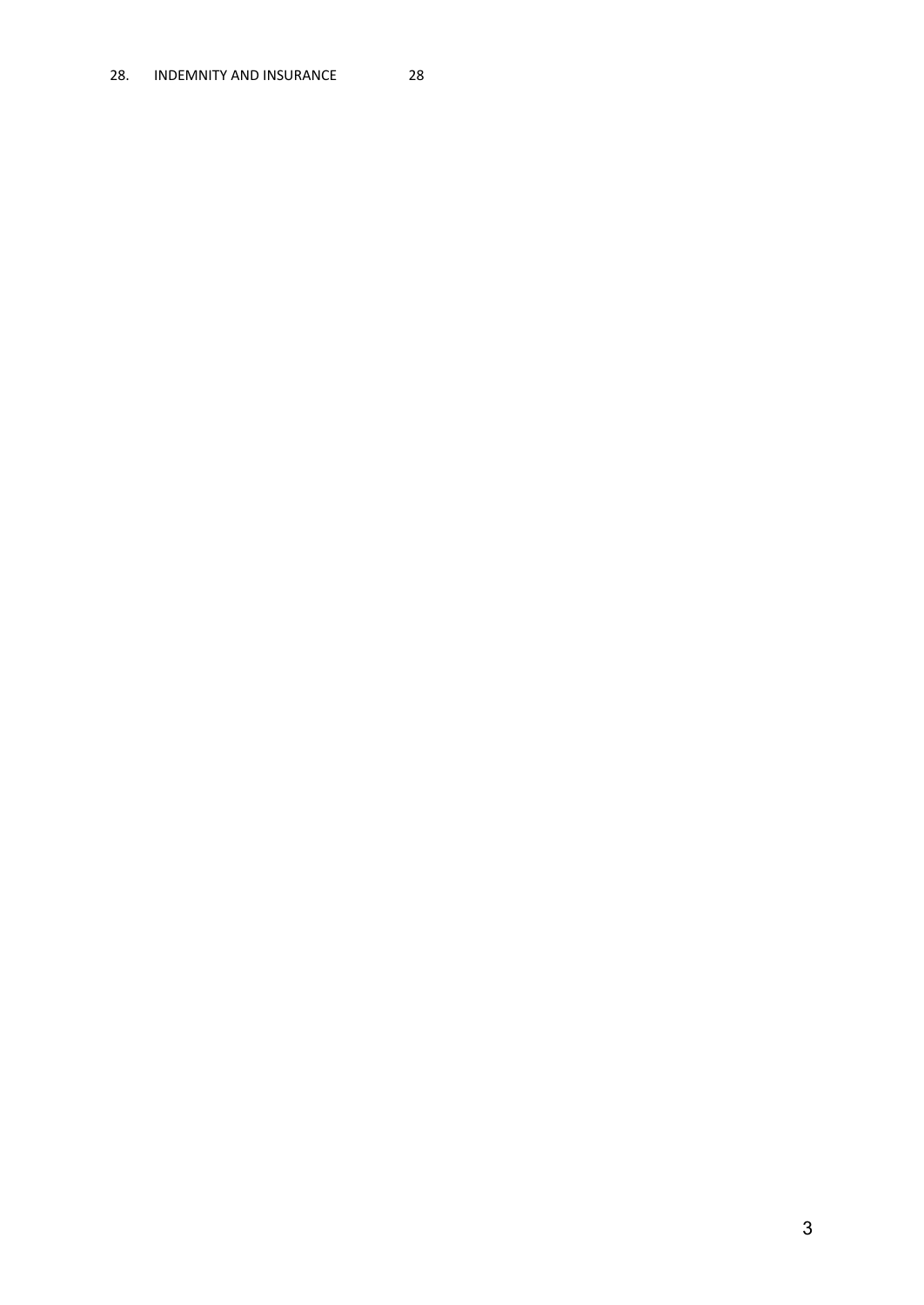#### **CONSTITUTION OF AUSTRALIAN HIMALAYAN FOUNDATION LTD.**

# <span id="page-3-0"></span>**DEFINITIONS**

- 1.1 In this Constitution the following expressions shall, unless the context otherwise requires, have the following meanings
	- 1.1.1 "**Alternate Director**" means any person appointed under Clause 17;
	- 1.1.2 "**Board**" means the Board of Directors of the Company from time to time established under Clause 15;
	- 1.1.3 "**Chairperson**" means the person elected from time to time pursuant to the provisions of Clause 15 to perform the duties of a chairperson;
	- 1.1.4 "**Company**" means Australian Himalayan Foundation Ltd. (or, subject to the Law, any other name as approved by the Members from time to time) as governed by this Constitution;
	- 1.1.5 "**Constitution**" means this Constitution as supplemented, substituted or amended from time to time and includes any rules, regulations and by-laws of the Company for the time being in force;
	- 1.1.6 "**Deputy Chairperson**" means the person elected from time to time pursuant to the provisions of Clause 15 to perform the duties of a chairperson;
	- 1.1.7 "**Directors**" means the Directors for the time being or such number of them as have authority, acting as a body, to act for the Company and includes, where applicable, a person duly appointed and for the time being acting as an Alternate Director;
	- 1.1.8 "**Eligible Charity**" means a fund, authority or institution which qualifies under item 9.1.1 of the table in section 30-80(1) of the Tax Act or as otherwise required under the Tax Act;
	- 1.1.9 "**First Resolution**" has the meaning in Clause 9.3.1;
	- 1.1.10 "**GST**" has the meaning given by Section 195-1 of the GST Act;
	- 1.1.11 "**GST Act**" means A New Tax System (Goods and Services Tax) Act 1999;
	- 1.1.12 "**Himalayan Region**" has the meaning under Clause 3.1.1;
	- 1.1.13 "**Law**" means the *Corporations Act 2001 (Cth)*;
	- 1.1.14 "**Member**" means each person who is recorded as a Member in the Register;
	- 1.1.15 "**Membership**" means the contractual rights of a person to membership of the Company, being the rights attaching to the class of Membership conferred on that person;
	- 1.1.16 "**Membership Year**" means each period of 12 Months commencing on 1 July and ending on the next ensuing 30 June;
	- 1.1.17 "**Month**" means calendar month;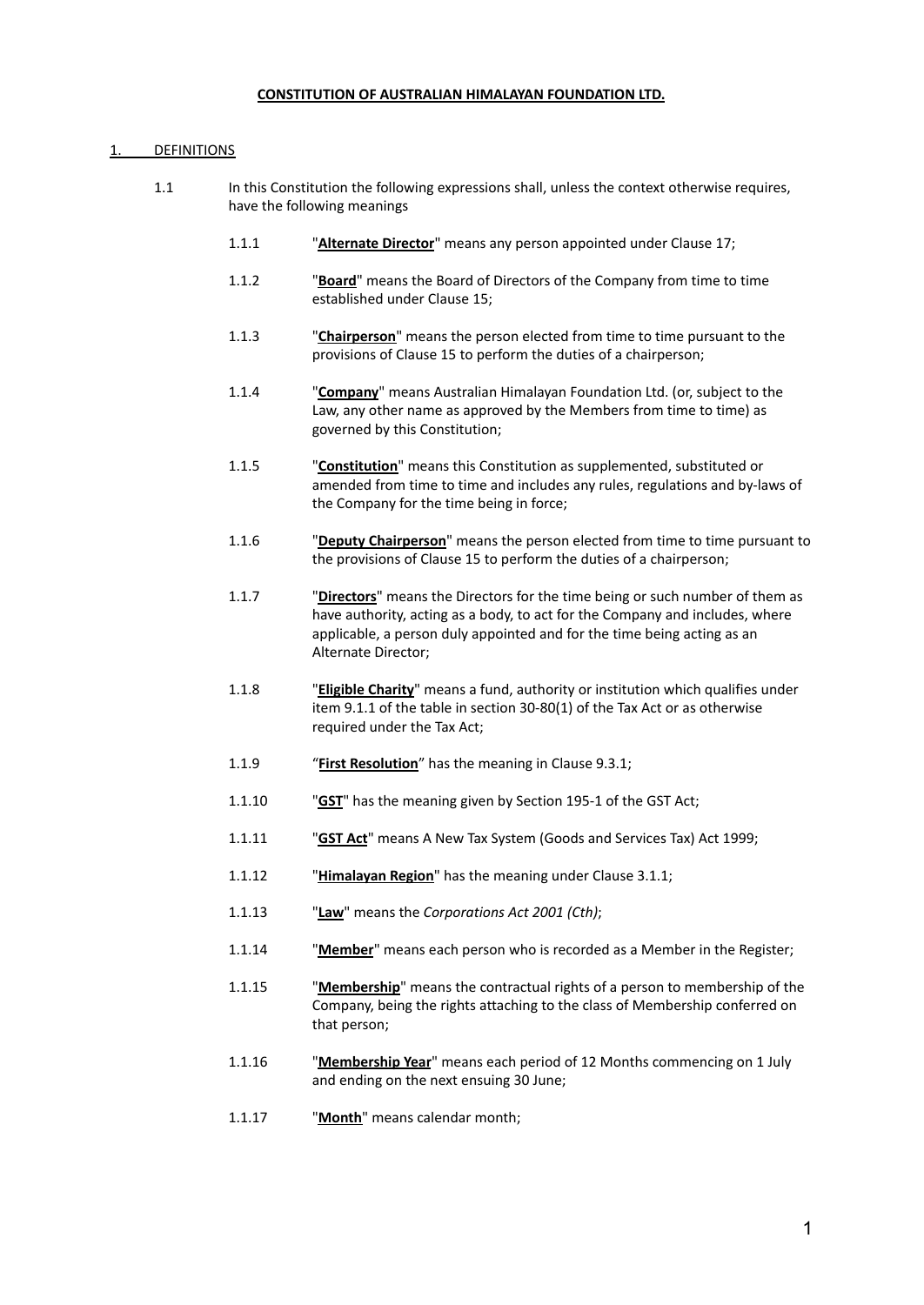- 1.1.18 "**Nominee**" means in respect of a Member who is not a natural person, the natural person nominated in accordance with the provisions of Clause 5.4 who is authorised to exercise all the rights of that Member under this Constitution;
- 1.1.19 "**office**" or "**office of the Company**" means the registered office for the time being of the Company;
- 1.1.20 "**Overseas Aid Fund**" means the Himalayan Region Overseas Aid Fund established and administered in accordance with Clause 4B;
- 1.1.21 "**present**" when used in relation to a Member at a meeting means present in person, or by proxy, or by attorney, or by representative;
- 1.1.22 "**President**" means the person elected from time to time pursuant to the provisions of Clause 15 to perform the duties of a president;
- 1.1.23 "**Public Fund Committee**" means the committee established under Clause 20 and which manages the Overseas Aid Fund;
- 1.1.24 "**Register**" means the register of members of the Company maintained pursuant to the Law and Clause 7;
- 1.1.25 "**Responsible Person**" means a person who has a high degree of responsibility to the community as a whole and includes school principals, judges, clergymen, solicitors, doctors, accountants and other professional persons, mayors, councillors, town clerks and members of parliament. Generally, they are persons who perform a public function or they belong to a professional body (such as the Institute of Chartered Accountants, State Law Societies and Medical Registration Boards) which has a professional code of ethics and rules of conduct;
- 1.1.26 "**seal**" means the common seal of the Company;
- 1.1.27 "**Secretary**" or "**Honorary Secretary**" means any person elected from time to time pursuant to the provisions of Clause 22.1 to perform the duties of a secretary of the Company;
- 1.1.28 "**Subscription**" means the annual subscription fee payable by Members pursuant to the provisions of Clause 5.3;
- 1.1.29 "**Tax Act**" means the *Income Tax Assessment Act, 1997*; and
- 1.1.30 "**Treasurer**" or "**Honorary Treasurer**" means the person elected from time to time pursuant to the provisions of Clause 15 to perform the duties of a treasurer of the Company;
- 1.1.31 "**Vice-President**" means the person elected from time to time pursuant to the provisions of Clause 15 to perform the duties of a vice-president;
- 1.1.32 "**writing**" or "**written**" includes any mode of representing or reproducing words, figures, drawings or symbols in a visible form.

# 2. **INTERPRETATION**

- 2.1 In this Constitution
	- 2.1.1 references to any officer of the Company includes any person acting for the time being as such officer;
	- 2.1.2 words importing the singular include the plural and vice versa;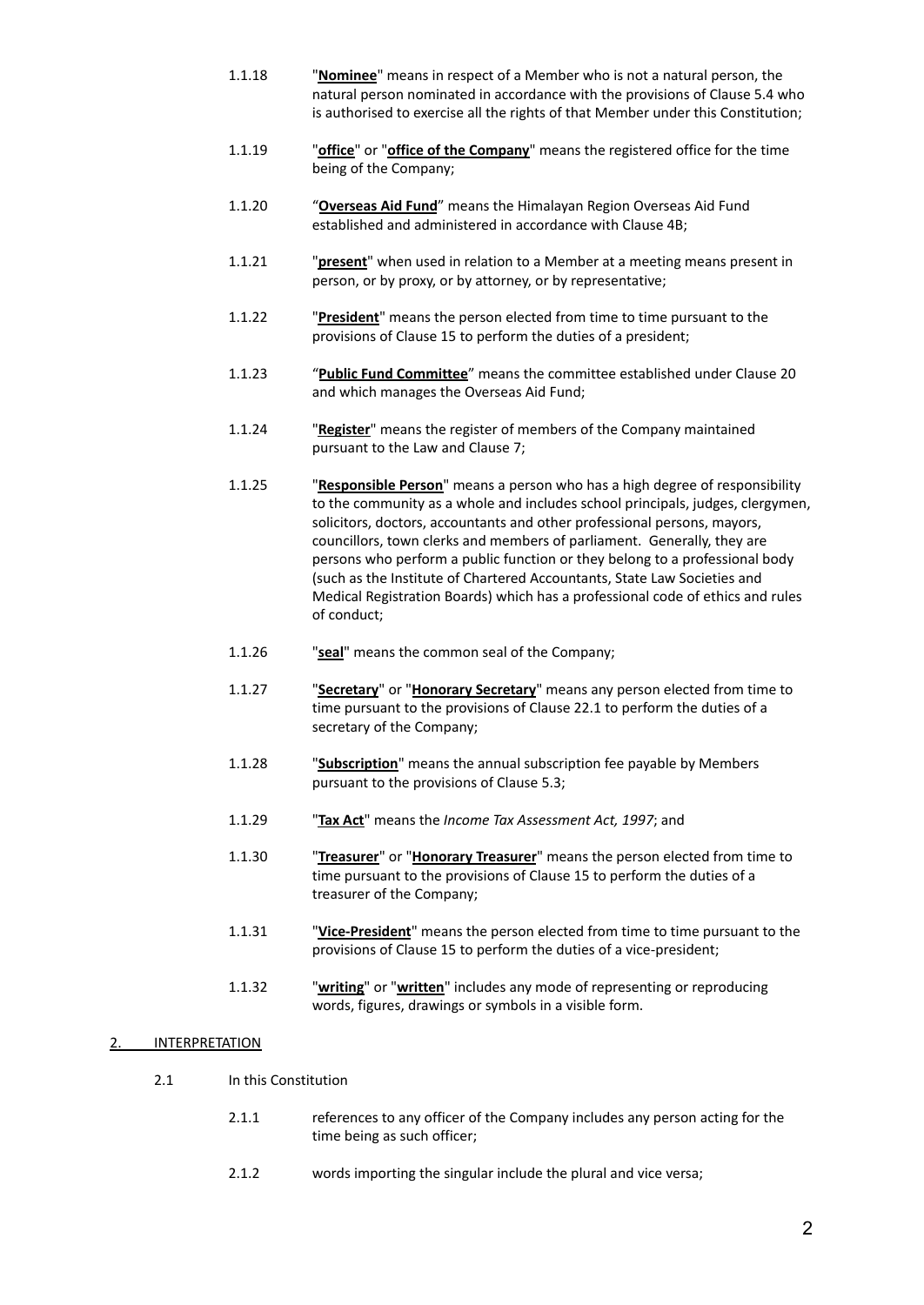- 2.1.3 words importing any gender shall mean and include all other genders;
- 2.1.4 words importing persons include companies, corporations, partnerships, associations, institutions, bodies and entities (whether incorporated or not) and visa versa;
- 2.1.5 words or expressions defined in the Law but not defined in this Constitution shall, if not inconsistent with the subject or context, bear the same meaning in this Constitution; and
- 2.1.6 all references in this Constitution to any statutory enactment or law shall mean and be construed as references to that enactment or law as amended or modified or reenacted from time to time and to the corresponding provisions of any similar enactment or law of any other relevant jurisdiction and includes regulations and statutory instruments thereunder.
- 2.2 The headings to clauses or groups of clauses shall not affect the construction or interpretation of this Constitution.
- 2.3 The replaceable rules contained in the Law shall not, unless expressed in the Law to be mandatory in respect of the Company, apply to the Company.

# 3. OBJECTS

- 3.1 The principal object of the Company is for the public charitable purpose of providing relief to the people of the Himalayan Region and, exclusively, for that purpose:
	- 3.1.1 to establish, assist and support educational, health, cultural and environmental projects in the Himalayan regions of Nepal, India, Pakistan, Tibet and Bhutan ("the Himalayan Region");
	- 3.1.2 to aid and assist in the provision of essential services to the people of the Himalayan Region (including, but without limitation, water, roads, tracks, sewerage, electricity, bridges and airstrips);
	- 3.1.3 to establish, assist and support schools or otherwise provide or assist in the provision of educational facilities and material in schools in the Himalayan Region;
	- 3.1.4 to provide scholarships for the study of healthcare, education and environmental science and other fields of study for the people of the Himalayan Region which directly or indirectly relate to the objects of the Company;
	- 3.1.5 to generally aid and assist in the advancement of education for the people of the Himalayan Region;
	- 3.1.6 to aid and assist in the preservation of the cultural activities and traditions of the people of the Himalayan Region;
	- 3.1.7 to establish, assist and support environmentally beneficial and sustainable projects in the Himalayan Region (including, but without limitation, forestry and the establishment of National Parks);
	- 3.1.8 to establish, assist and support projects to conserve and protect the environment and endangered plant and animal species in the Himalayan Region, including the promotion of afforestation where appropriate;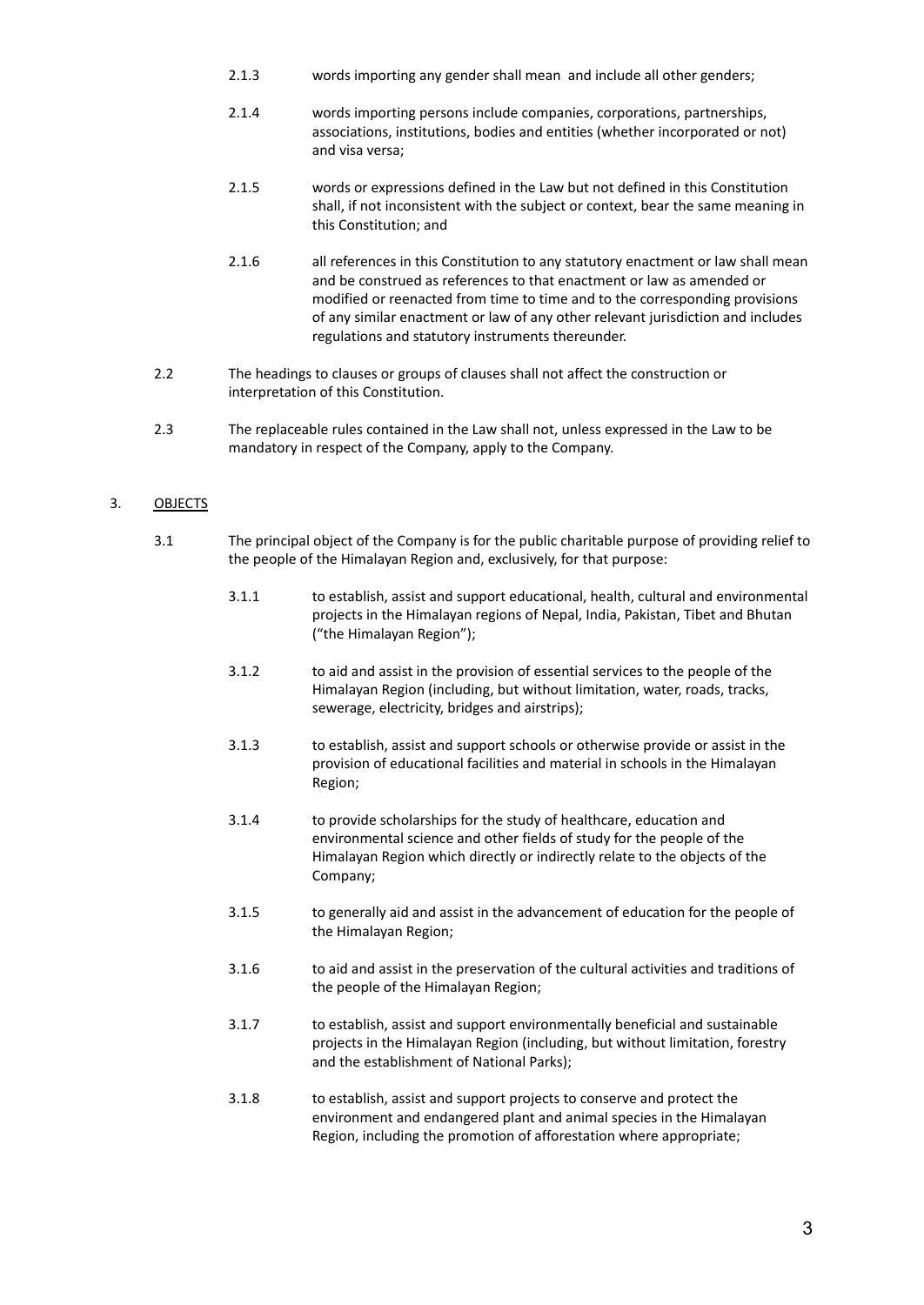- 3.1.9 to aid and assist in the preservation of historical, cultural and/or archaeological sites and buildings in the Himalayan Region;
- 3.1.10 to establish, assist and support hospitals and other healthcare institutions, and to establish, assist and support projects for provision of healthcare in rural and remote locations in the Himalayan Region (including, without limitation, healthcare programs);
- 3.1.11 to assist in the provision of emergency services to the people of the Himalayan Region when the circumstances require;
- 3.1.12 to establish, assist and support in projects which seek to redress any negative impact of tourism in the Himalayan Region, including projects which educate tourists and trekkers (both domestic and foreign) in responsible tourism practices;
- 3.1.13 to encourage and promote the Himalayan Region and generally to create greater community awareness in the knowledge and understanding of the objects of the Company;
- 3.1.14 to administer one (1) or more funds into which all gifts, donations and bequests to the Company will be credited;
- 3.1.15 to conduct seminars, lectures, conferences and educational programs for the promotion of the objects of the Company;
- 3.1.16 to establish and maintain such centres and agencies as the Company may think desirable to further its objects and purposes;
- 3.1.17 to establish close communications with corporations, entities, associations, foundations, institutions, organisations and groups including government instrumentalities and authorities and professionals that may have related interests to the Company;
- 3.1.18 to disseminate information relating to the Himalayan Region and to produce, edit, publish, issue, sell and circulate any newsletters, papers, books, journals, bulletins, brochures, circulars and other publications that the Board considers necessary or desirable for the promotion of the Company and the objects and purposes of the Company;
- 3.1.19 to be actively involved in raising funds for the Company to be applied in the pursuit of the objects of the Company (including the procurement of government, corporate and individual contributions and donations and engaging in fund raising activities);
- 3.1.20 to do all such other things as are incidental or conducive to the attainment of the objects and aims of the Company and its Members.
- 3.2 The objects of the Company shall not be carried on for the purposes of profit or gain to its Members and the income and property of the Company, from whatever source derived, shall be applied solely towards the promotion of the objects of the Company and no portion thereof shall be paid or transferred, directly or indirectly, by way of dividend, bonus or otherwise howsoever by way of profit to the Members of the Company.
- 3.3 Notwithstanding anything contained in Clauses 3.2 and 4B.12, nothing contained in those Clauses shall prevent the payment, in good faith, of remuneration to any officers or servants of the Company or to any Member in return for any services actually rendered to the Company or for goods supplied in the ordinary or usual way of business, nor prevent the payment of interest at a rate not exceeding the rate fixed for the purposes of this Clause 3 by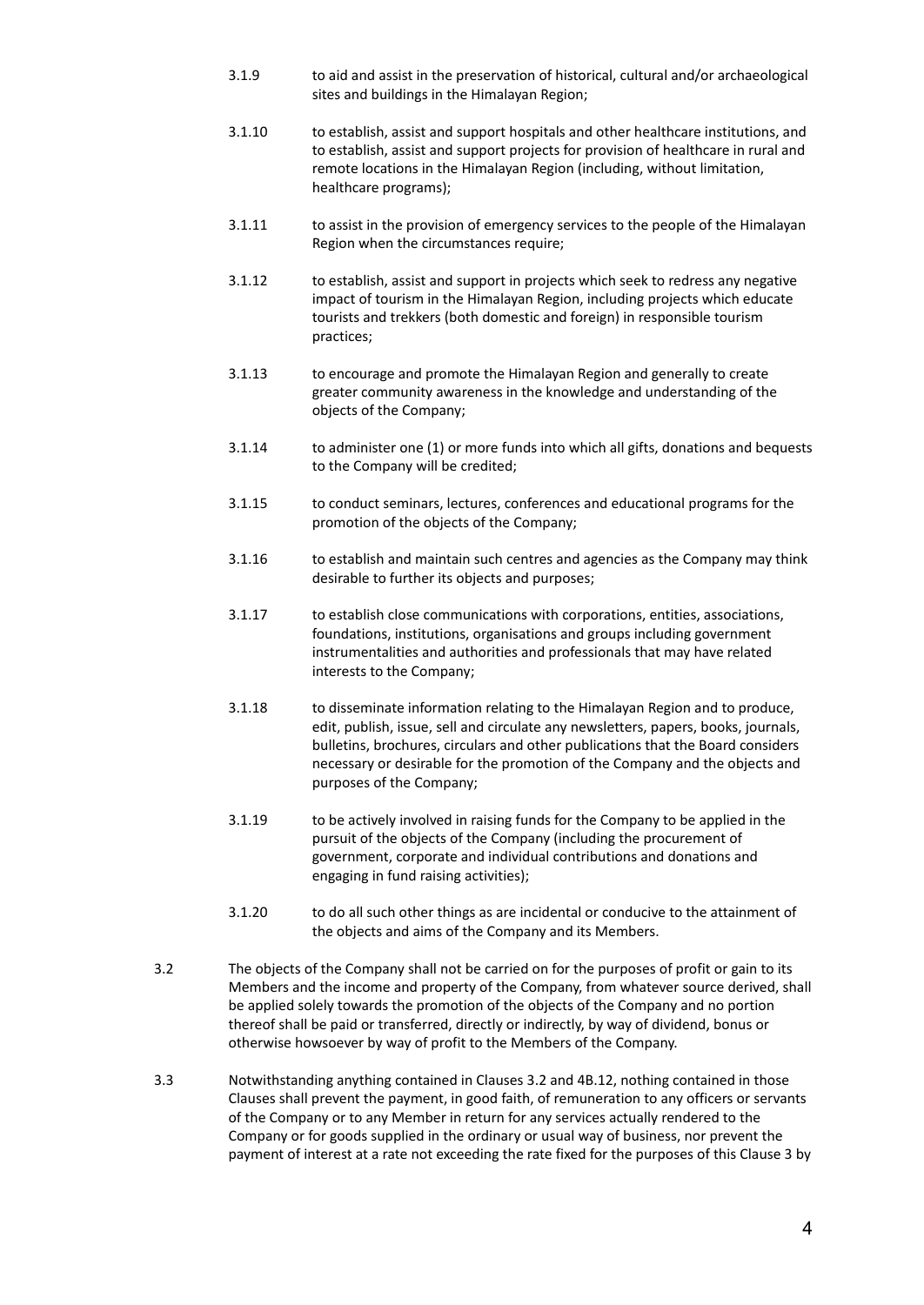the Board on money borrowed from any Member or reasonable and proper rent for premises demised or let by any Member to the Company.

## POWERS OF THE COMPANY

- 4.1 The Company has, subject to the Law, power to do all things necessary or convenient to be done for, or in connection with, the performance of its objects.
- 4.2 The Company has both within and outside Australia, all the rights, powers and privileges and the legal capacity of a natural person<sup>1</sup> including, but not limited to, the powers to  $-$ 
	- 4.2.1 accept gifts, devises, bequests or assignments made to the Company, whether on trust or otherwise, and whether unconditionally or subject to a condition and, if a gift, devise, bequest or assignment is accepted by the Company on trust or subject to a condition, to act as trustee or to comply with the condition, as the case may be;
	- 4.2.2 acquire, hold and dispose of real and personal property;
	- 4.2.3 lease the whole or any part of any land or building for the purpose of the Company;
	- 4.2.4 occupy, use and control any land or building owned or held under lease by any other person and made available to the Company;
	- 4.2.5 enter into contracts;
	- 4.2.6 erect buildings;
	- 4.2.7 purchase or take on hire, or to accept as a gift or on deposit or loan, and to dispose of or otherwise deal with furnishings, equipment and other goods;
	- 4.2.8 manage and invest funds raised by the Company on such terms as the Company thinks fit; and
	- 4.2.9 do anything incidental to any of the Company's objects.
- 4.3 Notwithstanding anything contained in this Constitution, any money or other property held by the Company upon trust or accepted by the Company subject to a condition, shall not be dealt with except in accordance with the obligations of the Company as trustee or as the person who has accepted the money or other property subject to the condition, as the case may be.

## <span id="page-7-0"></span>4B. HIMALAYAN REGION OVERSEAS AID FUND

- 4B.1 The primary objective of the Overseas Aid Fund is to provide relief to the people of the Himalayan Region.
- 4B.2 Members of the public are to be invited to make gifts of money or property to the Overseas Aid Fund for the primary objective of the Company.
- 4B.3 Money from interest on donations, income derived from donated property, and money from the realisation of any property is to be deposited into the Overseas Aid Fund.
- 4B.4 A separate bank account is to be opened to deposit money donated to the Overseas Aid Fund, including interest accruing thereon and from which monies may be drawn for the Company's primary objectives. Gifts to the Overseas Aid Fund are to be kept separate from other funds of the Company.

<sup>&</sup>lt;sup>1</sup> A 'natural person' is a living human being, as distinguished from a corporation, which is treated in law as a fictitious person.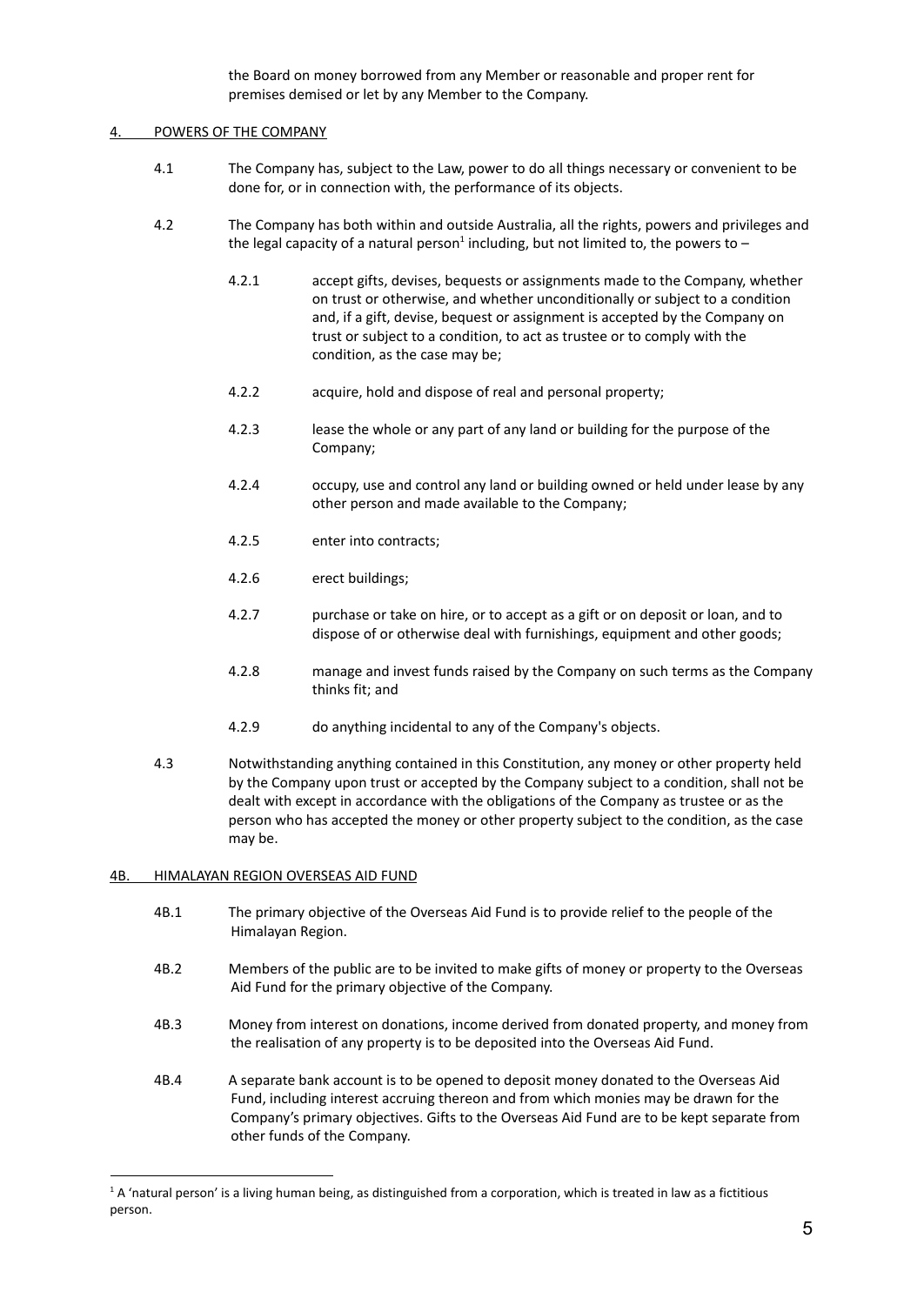- 4B.5 Receipts are to be issued in the name of the Overseas Aid Fund and proper accounting records and procedures are to be kept and used for the Overseas Aid Fund.
- 4B.6 The Overseas Aid Fund will be operated on a not-for-profit basis.
- 4B.7 The Public Fund Committee shall be responsible for managing the Overseas Aid Fund.
- 4B.8 The Public Fund Committee shall be not less than two (2) persons, a majority of whom must be Responsible Persons<sup>2</sup>.
- 4B.9 The Company must inform the Australian Taxation Office as soon as possible if:
	- 4B.9.1 there are any changes to the Company's contact details, governing documents, operational arrangements, financial arrangements or Directors;
	- 4B.9.2 there is any change to the membership of the Public Fund Committee; or
	- 4B.9.3 it is proposed to wind up Overseas Aid Fund.
- 4B.10 The Company agrees to comply with any rules that the government may make to ensure that gifts made to the Overseas Aid Fund are only used for its primary objective.
- 4B.11 If the Overseas Aid Fund is wound up, any surplus assets of the Overseas Aid Fund must be paid to, given or transferred to another Eligible Charity in accordance with Clause 27.
- 4B.12 Subject to Clause 3.3, the income and property of the Overseas Aid Fund must be used and applied solely in promotion of its primary objective and no portion shall be distributed, paid or transferred directly or indirectly by way of dividend, bonus or by way of profit to Members, Directors or any other officers of the Company or trustees of the Company.
- 4B.13 Any allocation of funds or property to other persons or organisations will be made in accordance with the established purposes of the Company and not be influenced by the preference of the donor.
- <span id="page-8-0"></span>5. MEMBERSHIP AND ELIGIBILITY
	- 5.1 Number and classes of Membership
		- 5.1.1 The number of Members shall be not less than one (1) nor more than the maximum number (if any), which the Board may from time to time prescribe.
		- 5.1.2 The Members of the Company shall, consist of such persons as the Directors shall admit to Membership in accordance with the provisions of this Constitution.
		- 5.1.3  $\blacksquare$  A person seeking admission to Membership who is not a natural person<sup>3</sup> must nominate a natural person to be its Nominee in accordance with Clause 5.4.
		- 5.1.4 The Directors may, at any time and from time to time, establish different classifications of Membership and may prescribe the qualifications, rights and privileges of persons admitted to Membership in, or transferred into, such classifications of Membership but in the event that a new class of Membership is established, the qualifications, rights and privileges of that Membership must be approved by ordinary resolution of the existing Members.

<sup>&</sup>lt;sup>2</sup> The definition of 'responsible person' is as per Clause 1.1.25

<sup>&</sup>lt;sup>3</sup> A 'natural person' is a living human being, as distinguished from a corporation, which is treated in law as a fictitious person.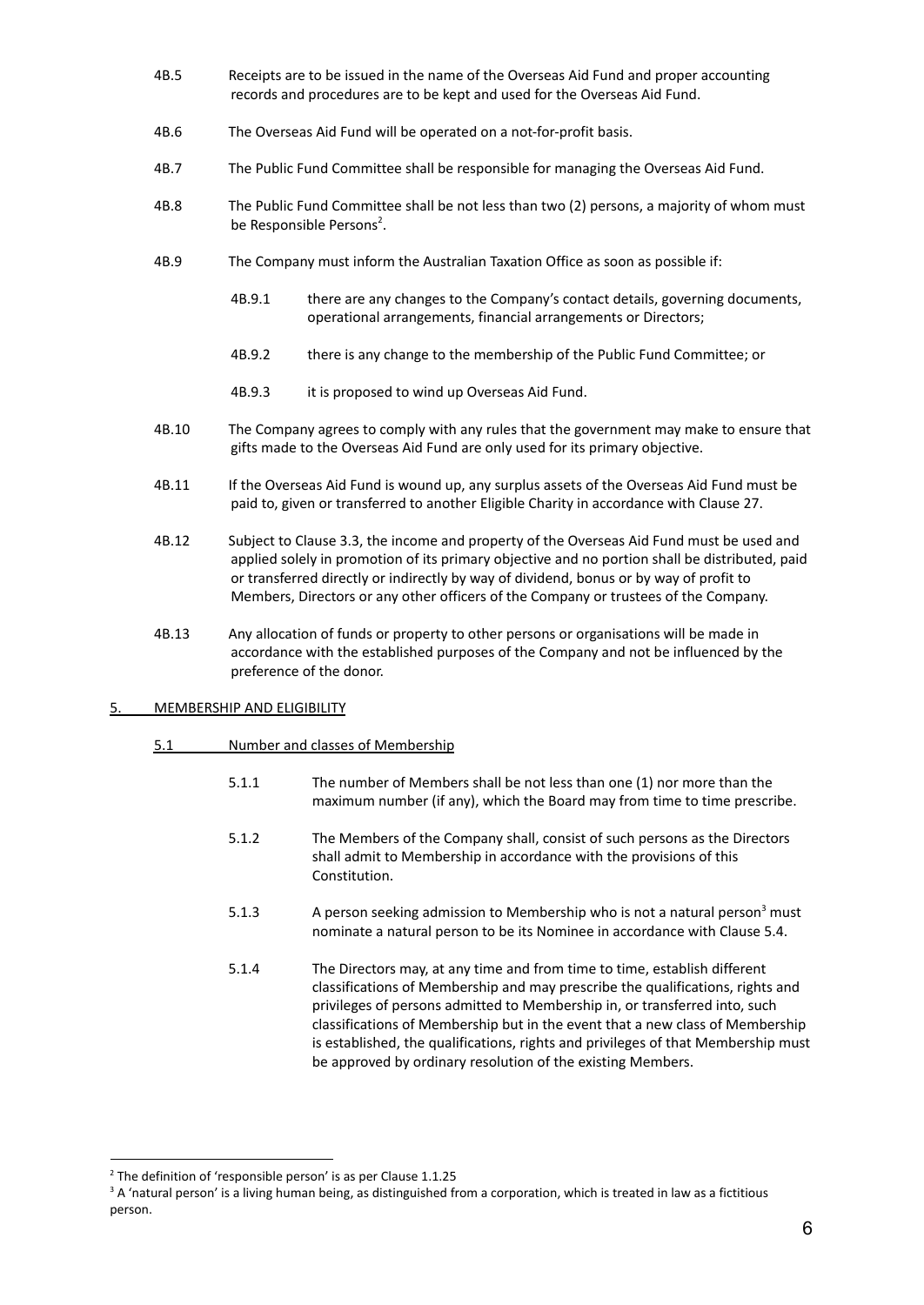- 5.2.1 Every person who, at the date of registration of the Company, is a Member of the Company and has paid his Subscription for the current Membership Year, continues to be a Member of the Company.
- 5.2.2 A person who is not a Member of the Company at the time of registration of the Company (or who was a Member at that time but has ceased to be a Member) shall not be admitted to Membership unless –
	- 5.2.2.1 he applies for Membership in accordance with Clause 5.2.3; and
	- 5.2.2.2 his admission as a Member is approved by the Directors.
- 5.2.3 Every person seeking admission to Membership of the Company must
	- 5.2.3.1 sign a written application addressed to the Secretary, in the form prescribed by the Board;
	- 5.2.3.2 specify the class of Membership sought (if there are different classes) and such other particulars as the Board may either generally or, in a particular case, require;
	- 5.2.3.3 provide the undertaking referred to in Clause 5.5 and
	- 5.2.3.4 give or leave the application, undertaking and payment for the first year's Subscription with, or for, the Secretary of the Company.
- 5.2.4 As soon as practicable after receipt of an application referred to in Clause 5.2.3 or, a nomination or notice referred to in Clause 5.4, the Secretary must refer the application, nomination or notice to the Directors.
- 5.2.5 On an application, nomination or notice being referred to the Directors, the Directors shall determine, in their absolute discretion, whether to approve or to reject the application, nomination or notice.
- 5.2.6 The Directors may decline to accept an application for Membership or nomination or notice with respect to a Nominee, without assigning any reason.
- 5.2.7 Upon an application being approved by the Directors, the Secretary must, as soon as practicable –
	- 5.2.7.1 if the applicant is a natural person<sup>4</sup> notify the applicant in writing that he has been approved for Membership; and
	- 5.2.7.2 if the applicant is not a natural person notify the applicant and its Nominee in writing that the applicant has been approved for Membership and that the Nominee has been approved as its authorised representative.
- 5.2.8 An applicant for Membership becomes a Member and is entitled to exercise the rights of Membership when his name is entered into the Register.
- 5.2.9 The Secretary must, within 28 days after approval by the Directors and receipt of the amounts referred to in Clause 5.3, enter the applicant's name in the Register and, if the applicant is not a natural person<sup>5</sup>, the Nominee's name.

<sup>&</sup>lt;sup>4</sup> A 'natural person' is a living human being, as distinguished from a corporation, which is treated in law as a fictitious person.

<sup>&</sup>lt;sup>5</sup> As above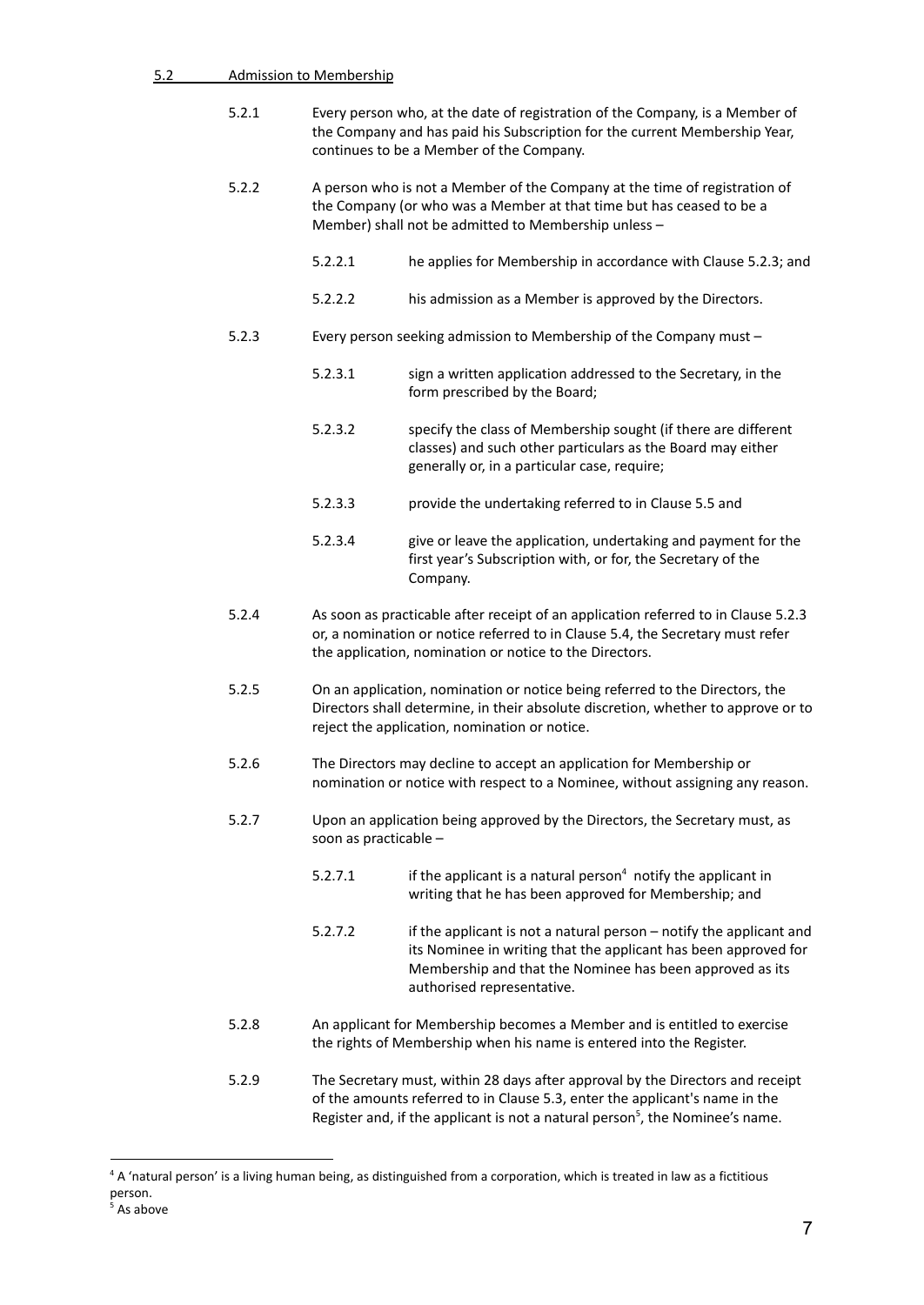- 5.2.10 If an application, nomination or notice has been rejected by the Directors, the Secretary must, as soon as practicable –
	- 5.2.10.1 notify the applicant in writing that his application or nomination or notice has been rejected; and
	- 5.2.10.2 return to the applicant the first year's Subscription (if any) which accompanied the application.

#### 5.3 Subscription

- 5.3.1 Subject to following provisions of this Clause 5.3, the Subscription shall be \$100.00 per Membership Year or such other amount as may be determined by the Directors from time to time.
- 5.3.2 The Directors shall be entitled to determine, in their absolute discretion, that the Subscription payable in any Membership Year by any class of Members may be different to the Subscription payable by any other class of Members.
- 5.3.3 If the first Membership Year applicable to the person seeking admission to Membership is comprised of less than 365 days, the first year's Subscription payable by that person shall be apportioned according to the number of days remaining in that Membership Year.
- 5.3.4 The Subscription shall be payable by each Member, in advance at the commencement of each Financial Year, addressed to the Treasurer, or to such other person as the Board shall, from time to time, determine for that purpose.

#### 5.4 Nominee

- 5.4.1 A nomination for the purposes of Clause 5.1.3 must
	- 5.4.1.1 be in writing;
	- 5.4.1.2 be signed or executed by the body corporate or entity seeking Membership;
	- 5.4.1.3 be addressed to the Secretary, or to such other person as the Board shall, from time to time, determine for that purposes; and
	- 5.4.1.4 accompany the application referred to in Clause 5.2.3.
- 5.4.2 A Nominee, nominated pursuant to Clauses 5.1.3 and 5.4.1, may be removed or replaced by written notice to the Secretary, signed or executed by the body corporate or entity which nominated that Nominee.

5.4.3 If the body corporate or entity which nominated a Nominee gives notice to the Secretary that it wishes its Nominee to be removed or replaced (for whatever reason), the Secretary will, subject to approval of the Directors in accordance with the provisions of Clause 5.2.5, as soon as practicable, make the appropriate entries in the Register to remove and/or to replace that Nominee.

# 5.5 Undertaking

- 5.5.1 Every Member shall provide an undertaking, in writing, in accordance with the provisions of Clause 5.5.2.
- 5.5.2 Every Member of the Company undertakes to contribute to the property of the Company in the event of the Company being wound up while he is a Member, or within one (1) year after he ceases to be a Member, for payment of the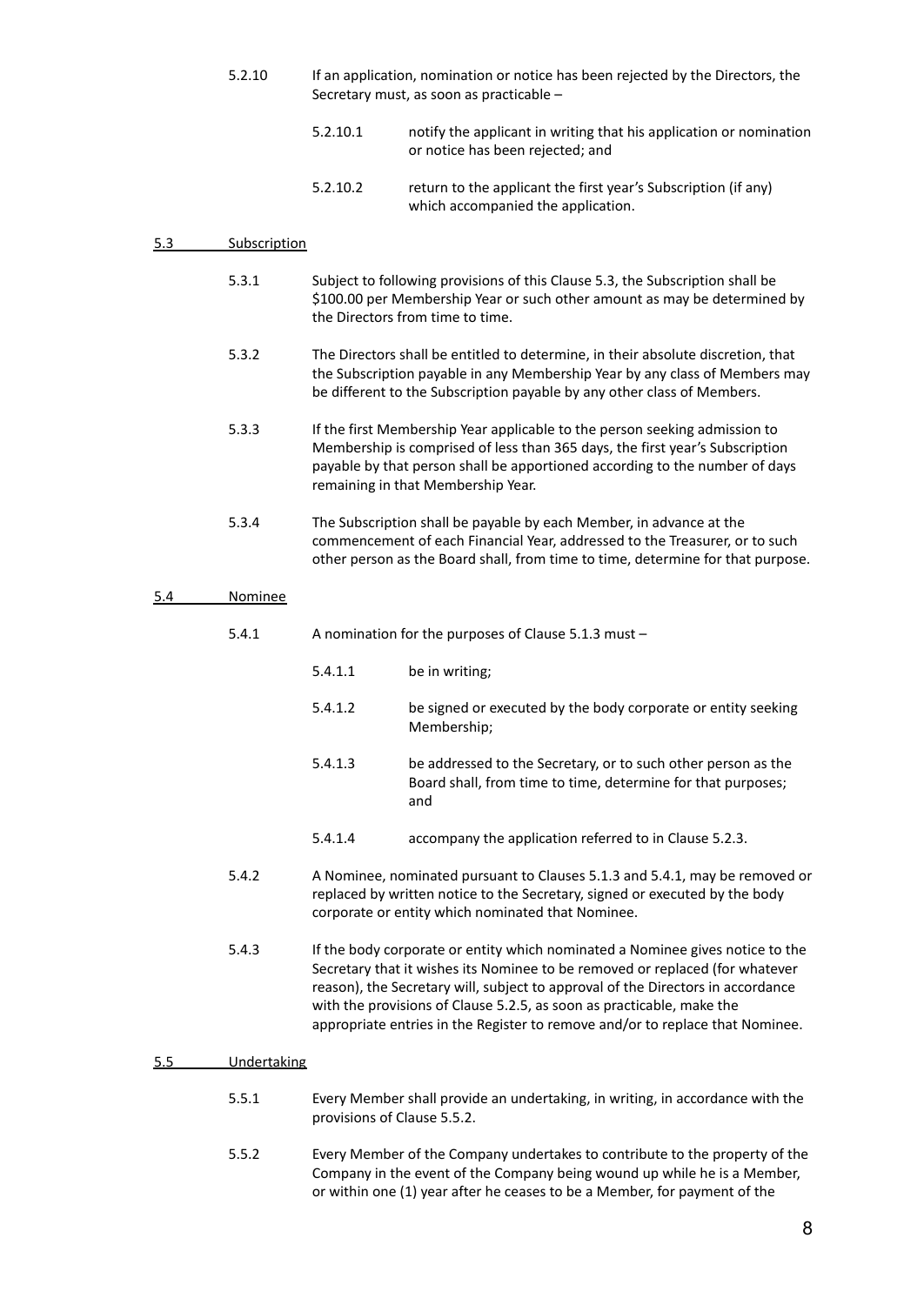debts and liabilities of the Company (contracted before he ceases to be a Member) and of the costs, charges and expenses of winding up and for the adjustment of the rights of the contributors among themselves such amount as may be required, not exceeding, in any event, \$100.00 per Member.

| 5.6 | GST   |                                                                                                                                                                                                                                                                                                                                                                                                                      |
|-----|-------|----------------------------------------------------------------------------------------------------------------------------------------------------------------------------------------------------------------------------------------------------------------------------------------------------------------------------------------------------------------------------------------------------------------------|
|     | 5.6.1 | All payments that are required to be made by a Member under this<br>Constitution (including but not limited to Subscriptions) are exclusive of GST.                                                                                                                                                                                                                                                                  |
|     | 5.6.2 | If any payment referred to in Clause 5.6.1 is for, or is in connection with, a<br>supply made by the Company under this Constitution on which the Company is<br>liable to pay GST, then such payment shall be increased by the prevailing rate of<br>that GST and the Member shall pay that increased amount to the Company at<br>the same time and in the same manner as all other payments required to be<br>made. |
|     | 5.6.3 | The Company must issue to the Member a tax invoice for the increased amount<br>referred to in Clause 5.6.2 within 14 days from the date that the increased<br>amount is required to be paid by the Member.                                                                                                                                                                                                           |

# <span id="page-11-0"></span>6. RIGHTS OF MEMBERS

- 6.1 Subject to this Constitution, all Members are entitled to all the rights and privileges of Membership of the Company.
- 6.2 A right, privilege, or obligation of a person by reason of his Membership
	- 6.2.1 is not capable of being transferred or transmitted to another person; and
	- 6.2.2 terminates upon the cessation of his Membership whether by death or resignation or otherwise as more particularly set out in Clause 9.

# 7. REGISTER OF MEMBER

 $7.2$ 

# 7.1 Information in Register

The Secretary must keep and maintain a Register containing –

| 7.1.1                 | the name and address of each Member;                                                                       |
|-----------------------|------------------------------------------------------------------------------------------------------------|
| 7.1.2                 | the date on which each Member's name was entered in the register;                                          |
| 7.1.3                 | in the case of a Member who is not a natural person <sup>6</sup> , the name and address of<br>the Nominee; |
| 7.1.4                 | the class of Membership (if any); and                                                                      |
| 7.1.5                 | any other information which the Directors considers necessary.                                             |
| Inspection and copies |                                                                                                            |
| 7.2.1                 | The Register shall be available for inspection, free of charge, by any Member<br>upon request.             |

7.2.2 A Member may make a copy of entries in the Register.

<span id="page-11-1"></span><sup>&</sup>lt;sup>6</sup> A 'natural person' is a living human being, as distinguished from a corporation, which is treated in law as a fictitious person.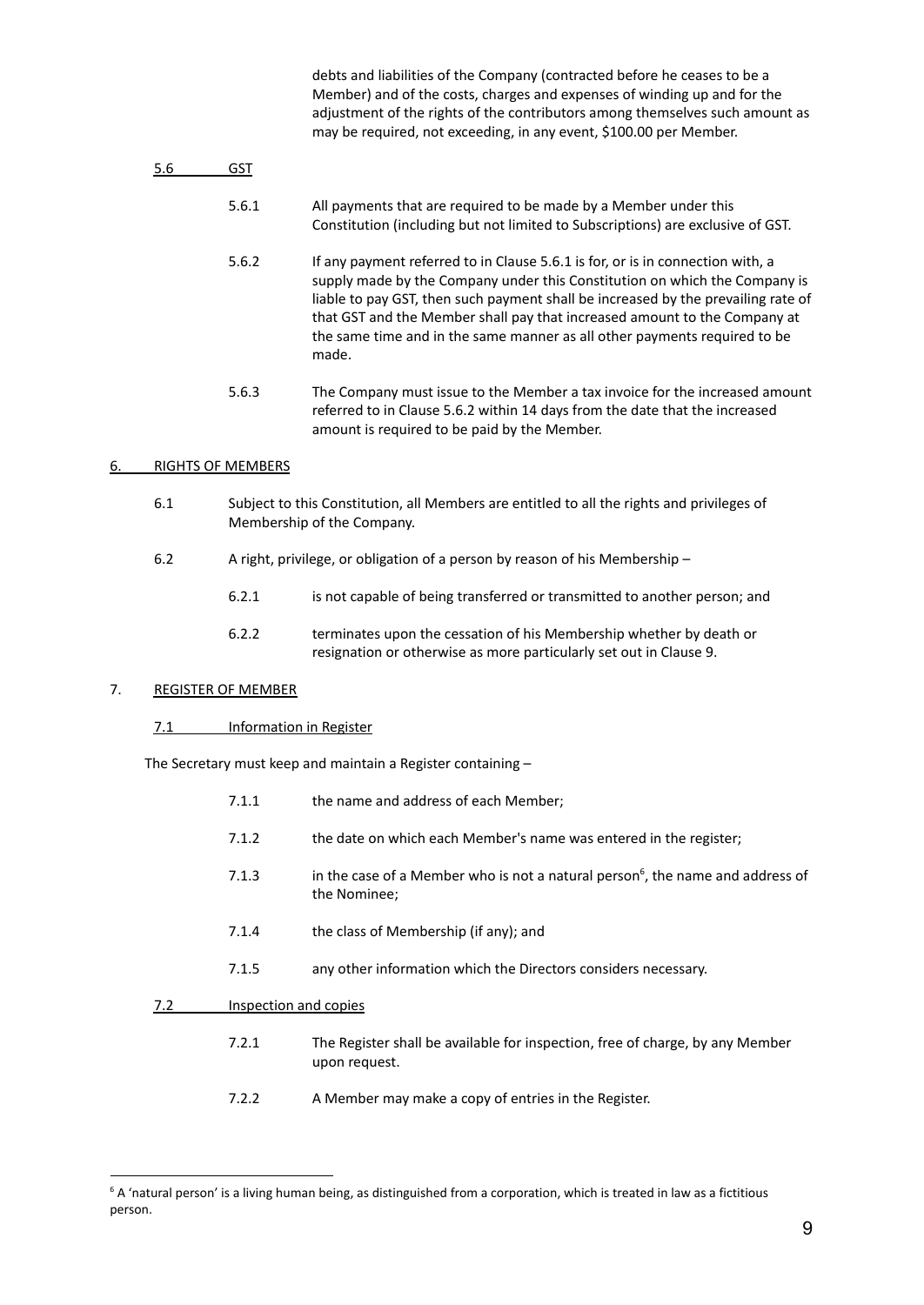### DEFAULT BY MEMBERS

- 8.1 If a Member fails to pay the whole or any part of his Subscription in any Membership Year, for more than 60 days after the due date for payment then –
	- 8.1.1 all of the rights and privileges of that Member shall be suspended until the Subscription, or such part thereof which is payable and remains outstanding, is paid or until his Membership has been determined in accordance with the provisions of Clause 8.2; and
	- 8.1.2 the Treasurer or Secretary shall give notice to that Member requiring payment of the Subscription, or such part of the Subscription which is payable and remains outstanding.
- 8.2 If any Member fails to pay his Subscription in accordance with Clause 8.1, or any part thereof which is payable and remains outstanding for more than 60 days after service of the notice to the Member in accordance with Clause 8.1.2, then the Member shall cease to be a Member pursuant to Clause 9 and the Treasurer or Secretary must notify that Member accordingly.

## 9. CESSATION OF MEMBERSHIP

9.1 Ceasing to be a Member

A person ceases to be Member of the Company if –

- 9.1.1 he resigns his Membership as provided in Clause 10.1; or
- 9.1.2 the provisions of Clauses 8.1 and 8.2 or the succeeding provisions of this Clause 9 become applicable to that Member; or
- 9.1.3 In any event a person ceases to be a member of the company on that date being the third anniversary of the date of the admission to membership unless prior to that date an application for membership on and from the third anniversary has been approved by the Directors before that date, in which case the member shall continue to be a member for a further period of three years, and this rule will continue to apply in regard to that further extension of membership or any other additional extensions of membership, and all persons may continue to apply for further extensions of membership without limit to the number of terms, and a person may apply to be a member whether or not they have previously held a period of membership".<sup>7</sup>
- 9.2 Continuing liability

A Member who resigns his Membership continues to be liable for any Subscription and all arrears due and unpaid at the date of his resignation and for all other moneys due by him to the Company and for any sum not exceeding \$100.00 for which he may become liable as a Member under Clause 5.5.2.

9.3 Power to censure, fine, suspend or expel

| 9.3.1 | If any Member $-$ |                                                                                     |
|-------|-------------------|-------------------------------------------------------------------------------------|
|       | 9.3.1.1           | fails to comply with the provisions of this Constitution; or                        |
|       | 9.3.1.2           | fails to comply with any of the rules, regulations or by-laws of<br>the Company; or |

 $7$  Clause 9.1.3 was approved for insertion during the General Meeting of the AHF on 28 October 2021.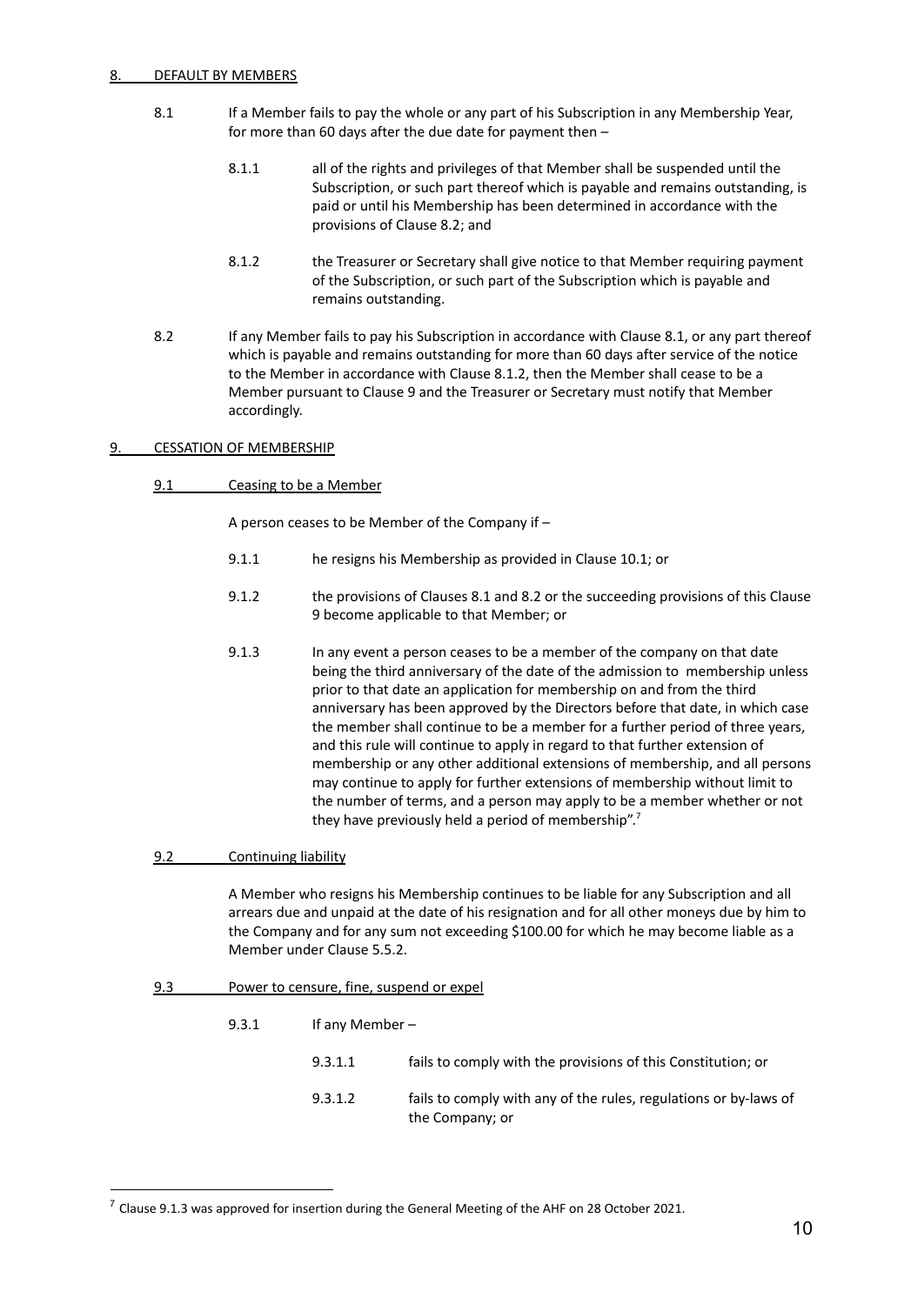9.3.1.3 is guilty of any conduct which, in the opinion of the Directors, is unbecoming of a Member or prejudicial to the interests of the Company or its Members,

the Directors may, subject to the provisions of Clause 9.3.2, by resolution of the Directors ("the First Resolution") censure, fine, suspend or expel that Member from the Company.

- 9.3.2 A First Resolution<sup>8</sup> of the Directors under Clause  $9.3.1 -$ 
	- 9.3.2.1 does not take effect unless the Directors, at a meeting held not earlier than 14 days and not later than 21 days after the service on the Member of a notice in accordance with the provisions of Clause 9.3.3 confirms the First Resolution<sup>9</sup> in accordance with that Clause; and
	- 9.3.2.2 where the Member exercises a right of appeal to the Company, does not take effect unless the Members confirm the First Resolution in accordance with Clause 9.3.8.
- 9.3.3 Where the Directors pass a First Resolution<sup>10</sup> under the provisions of Clause 9.3.1, the Secretary must, as soon as practicable, cause to be served on the Member, a notice in writing –
	- 9.3.3.1 setting out the First Resolution of the Directors and the grounds on which it is based;
	- 9.3.3.2 stating that the Member may address the Board at a meeting to be held not earlier than 14 days and not later than 21 days after service of the notice;
	- 9.3.3.3 stating the date, place and time of that meeting;
	- 9.3.3.4 informing the Member that he may do one of the following
		- 9.3.3.4.1 attend the meeting; or

## 9.3.3.4.2 give to the Directors, before the date of the meeting, a written statement seeking revocation of the First Resolution.

- 9.3.4 At a meeting of the Directors held in accordance with Clause 9.3.3, the Directors must –
	- 9.3.4.1 give the Member, or his representative, an opportunity to be heard; and
	- 9.3.4.2 give due consideration to any written statement submitted by, or on behalf of, the Member; and
	- 9.3.4.3 by resolution, determine whether to confirm or to revoke the resolution.
- 9.3.5 If the Directors, by resolution, confirm the First Resolution<sup>11</sup>, the Secretary must notify the Member of the confirmation, and the Member may not later than 48 hours before the date of the meeting, lodge with the Secretary a notice to the

<sup>8</sup> The definition of 'First Resolution' is as per Clause 9.3.1

<sup>&</sup>lt;sup>9</sup> As above

 $10$  As above

 $11$  The definition of 'First Resolution' is as per Clause 9.3.1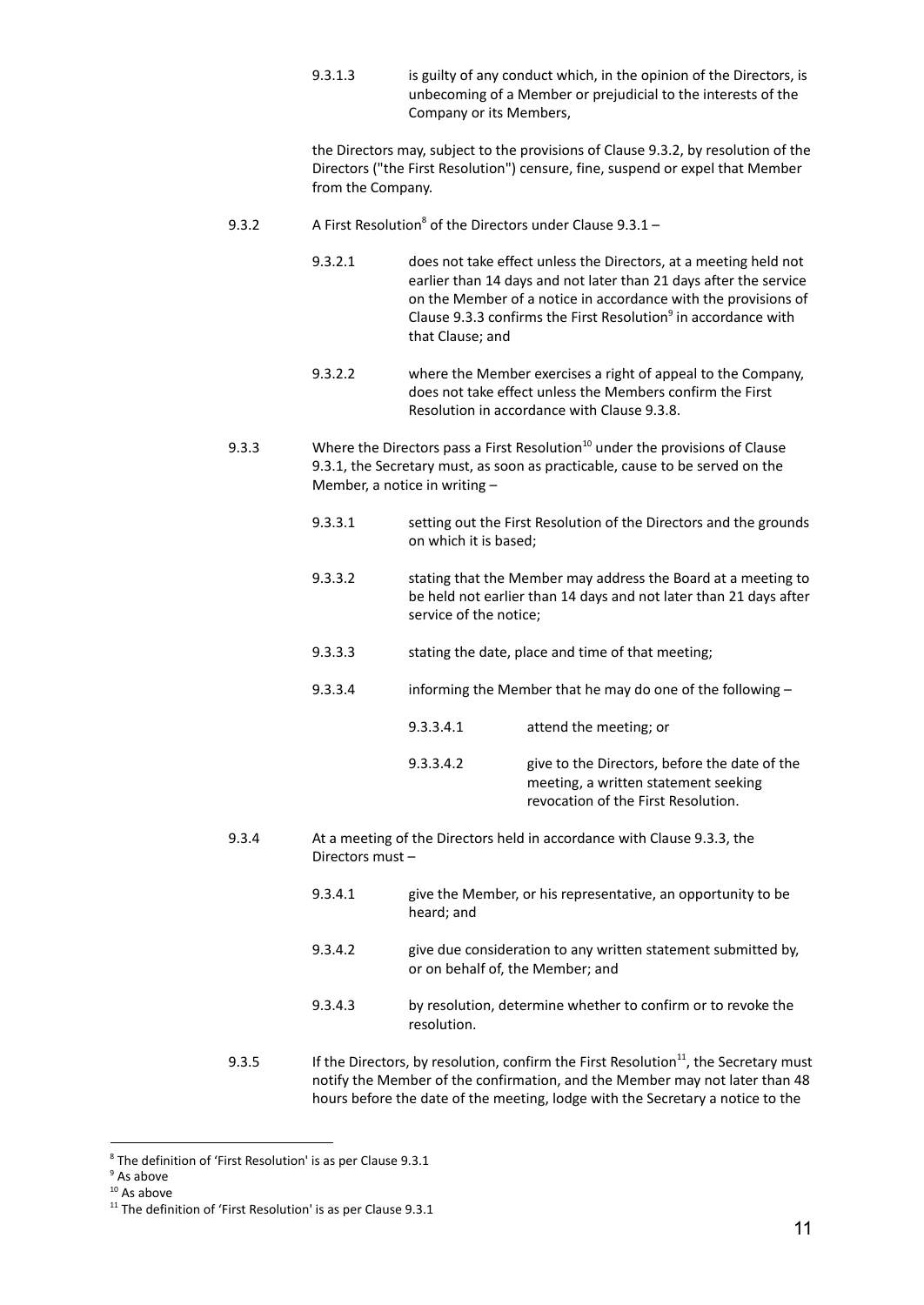effect that he wishes to appeal to the Company in general meeting against the First Resolution.

- 9.3.6 In the event that the Secretary receives a notice under Clause 9.3.5, the Secretary must notify the Directors and the Directors must call a general meeting of Members within 21 days after the date on which the Secretary received that notice and the general meeting must be held not later than two (2) calendar months after the Secretary received the notice.
- 9.3.7 At a general meeting of the Members called and held in accordance with Clause  $9.3.6 -$ 
	- 9.3.7.1 no business other than the question of the appeal shall be transacted;
	- 9.3.7.2 the Directors may place before the meeting details of the grounds for the resolution and the reasons for the passing of that resolution;
	- 9.3.7.3 the Member, or his representative, must be given an opportunity to be heard; and
	- 9.3.7.4 the Members present shall vote by secret ballot on the question whether the resolution should be confirmed or revoked.
- 9.3.8 If at the general meeting
	- 9.3.8.1 a majority of the Members present and voting, vote in favour of the confirmation of the First Resolution<sup>12</sup>, the First Resolution shall stand confirmed; and
	- 9.3.8.2 in any other case, the First Resolution shall be revoked.
- 9.3.9 No Member will be entitled to vote at any general meeting called and held in accordance with Clause 9.3.6 unless all moneys then due and payable to the Company by that Member have been paid.
- 9.3.10 If the First Resolution<sup>13</sup> is confirmed by Members, the Member concerned shall immediately thereafter cease to be entitled to exercise any rights or privileges as a Member and, in the case of a resolution to expel the Member concerned, that Member shall be expelled.

## 10. RESIGNATION OF MEMBER

- 10.1 A Member who has paid all moneys due and payable by that Member to the Company may resign from the Company by first giving one (1) month's notice in writing to the Secretary of his intention to resign and upon the expiration of that period of notice, the Member shall cease to be a Member.
- 10.2 Upon the expiration of a notice given under Clause 10.1, the Secretary shall
	- 10.2.1 repay to the Member by whom the notice was given, the proportion of the Subscription received by the Company as is referable to the unexpired term of the Membership Year; and
	- 10.2.2 make an entry in the Register recording the date on which the Member by whom the notice was given, ceased to be a Member.

<span id="page-14-0"></span> $12$  As above

<sup>&</sup>lt;sup>13</sup> The definition of 'First Resolution' is as per Clause 9.3.1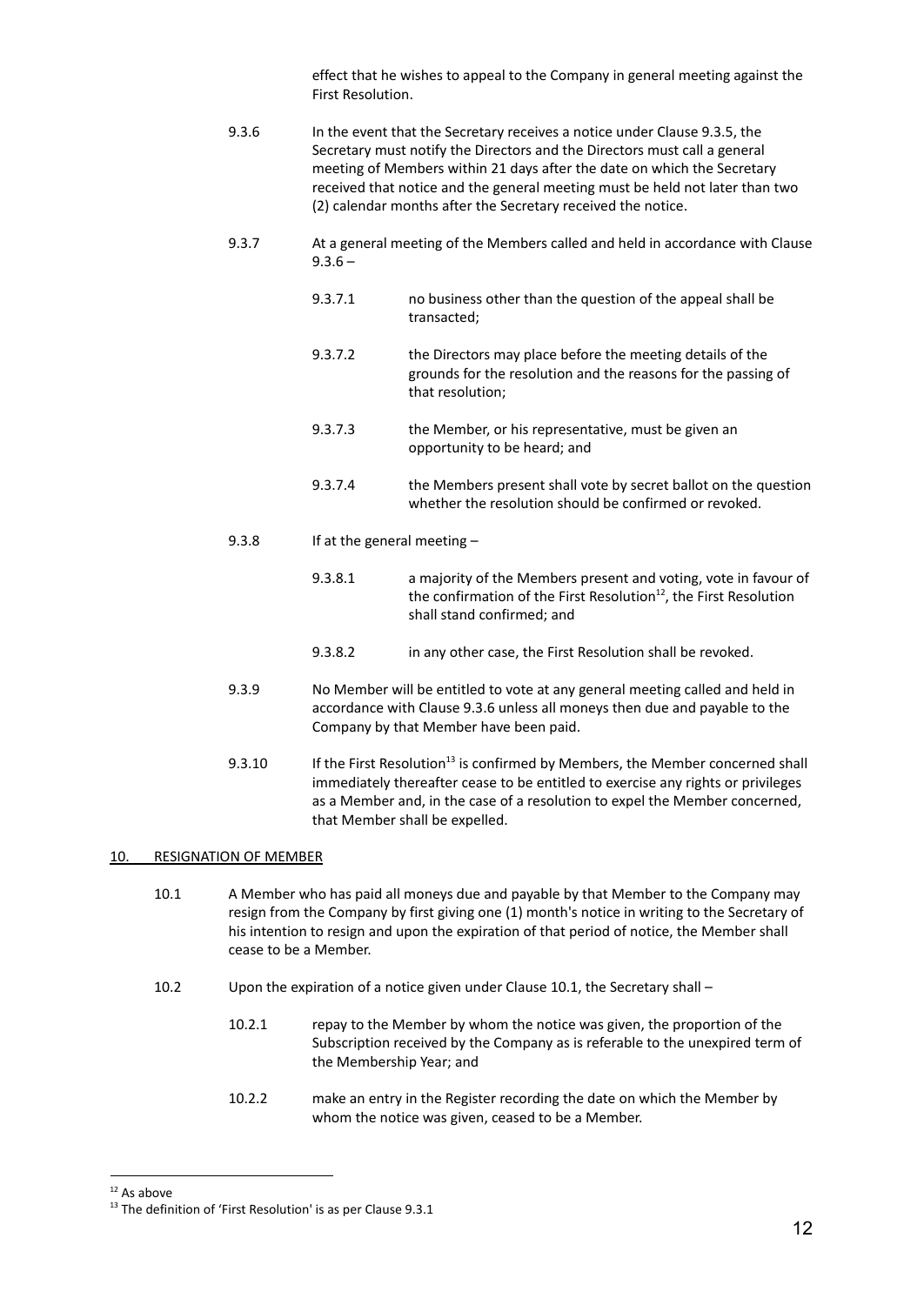#### 11. **GENERAL MEETINGS**

### 11.1 Annual General Meeting

| 11.1.1 |          | The annual general meeting of the Company shall, subject to the Law, be held<br>not later than the last day of the fourth month following the Company's<br>financial year end for the purposes of $-$ |
|--------|----------|-------------------------------------------------------------------------------------------------------------------------------------------------------------------------------------------------------|
|        | 11.1.1.1 | the election or removal of any Directors;                                                                                                                                                             |
|        | 11 1 1 2 | the consideration of the financial reports of the Company, the                                                                                                                                        |

11.1.1.3 such other business as may be properly transacted at the annual general meeting.

Director's report and the auditor's report; and

11.1.2 The annual general meeting of the Company must be held in accordance with the provisions of the Law and this Constitution.

#### 11.2 General meetings

All general meetings other than the annual general meeting will be called general meetings.

#### 11.3 Calling and holding general meetings

- 11.3.1 The Chairperson or Deputy Chairperson may in addition to the annual general meeting, whenever they think fit, call a general meeting and general meetings will be called on such requisition<sup>14</sup>, or in default, may be convened by such requisitionists as provided by the Law.
- 11.3.2 Every requisition<sup>15</sup> made by Members must
	- 11.3.2.1 be in writing; and
	- 11.3.2.2 state any resolution to be proposed at the general meeting; and
	- 11.3.2.3 be signed by the Members making the request; and
	- 11.3.2.4 be given to the Chairperson or Deputy Chairperson or, in their absence, be left at the office of the Company.

#### 11.4 Notice of general meetings

Subject to the provisions of the Law relating to special resolutions and agreements for shorter notice, written notice must be given of all annual general meetings and general meetings in accordance with the provisions of the Law, specifying

- 11.4.1 the place, date and time for the meeting (and, if the general meeting is to be held in two (2) or more places, the technology that will be used to facilitate this);
- 11.4.2 the general nature of the business of the meeting;
- 11.4.3 if a special resolution is to be proposed
	- 11.4.3.1 an intention to propose the special resolution; and
	- 11.4.3.2 the special resolution itself;

<sup>&</sup>lt;sup>14</sup> 'Requisition' is a formal written request for something to be done.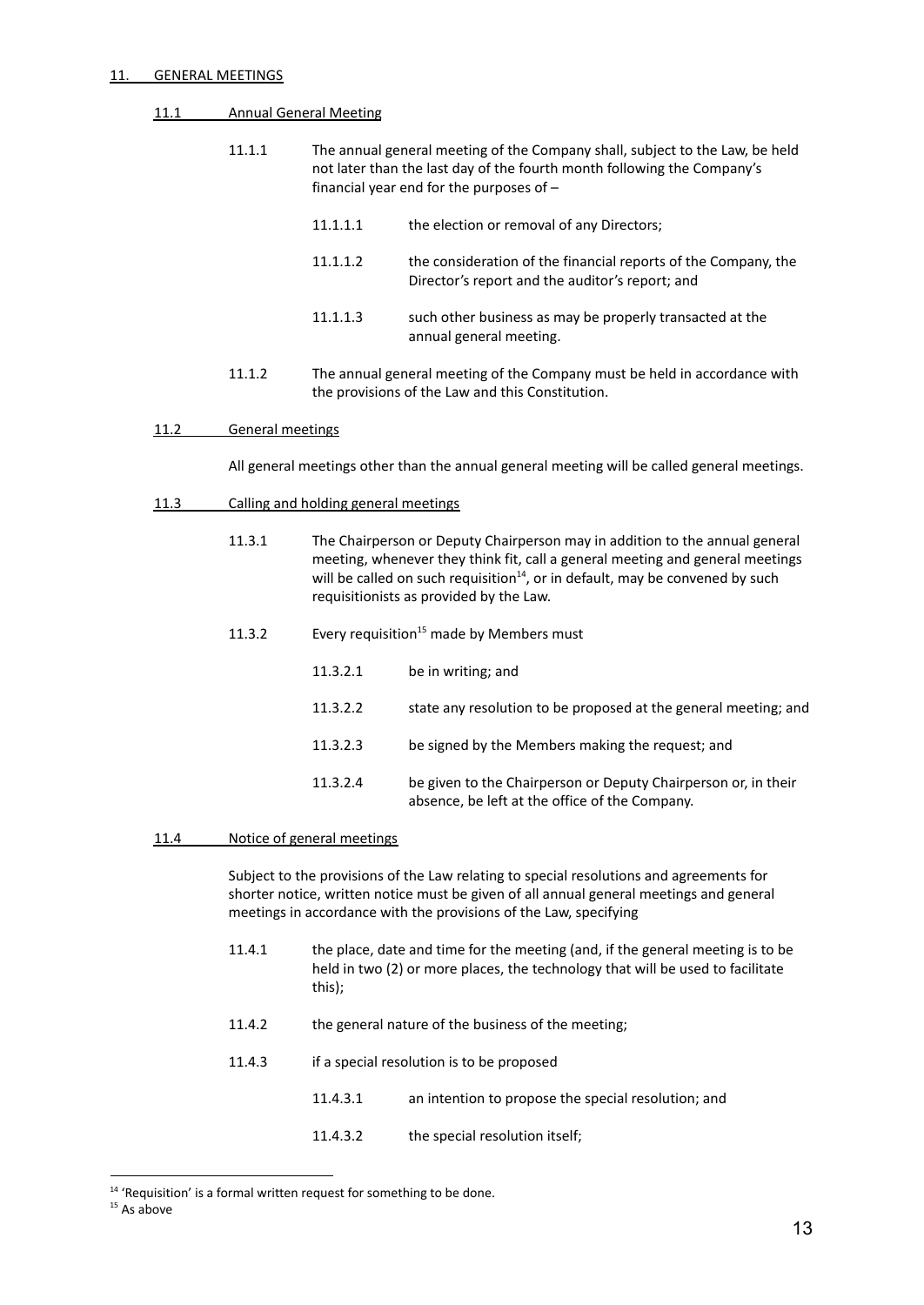| 11.4.4 | if a Member is entitled to appoint a proxy that $-$ |
|--------|-----------------------------------------------------|
|--------|-----------------------------------------------------|

- 11.4.4.1 the Member has a right to appoint a proxy; and
- 11.4.4.2 that the proxy must be another Member of the Company.

## 11.5 Accidental omission

The accidental omission to give notice of a meeting to or the non-receipt of a notice of a meeting by any Member shall not invalidate the proceedings at any meeting.

#### 11.6 Business at annual general meeting and general meetings

All business shall be deemed special that is transacted at a general meeting and all that is transacted at an annual general meeting shall also be deemed special with the exception of –

- 11.6.1 the consideration of the financial reports, Director's reports and auditor's reports;
- 11.6.2 the appointment of the auditor and the fixing of his remuneration; and
- 11.6.3 the election of the Directors.

## <span id="page-16-0"></span>12. PROCEEDINGS AT GENERAL MEETINGS

- 12.1 Quorum
	- 12.1.1 No business shall be transacted at any annual general meeting or any other general meeting unless a quorum of six<sup>16</sup> of the Members is present at the time when the meeting proceeds to business.
	- 12.1.2 If within 15 minutes from the time appointed for a general meeting a quorum is not present
		- 12.1.2.1 the meeting, if called on the requisition<sup>17</sup> of Members, shall be dissolved; and
		- 12.1.2.2 in any other case

| 12.1.2.2.1 | it shall stand adjourned to the same day in<br>the next week at the same time and place or<br>to such other time and place as the Directors<br>may determine; and           |
|------------|-----------------------------------------------------------------------------------------------------------------------------------------------------------------------------|
| 12.1.2.2.2 | if at the adjourned meeting a quorum is not<br>present within 15 minutes from the time<br>appointed for the meeting, the Members<br>present (being not less than two) shall |

comprise a quorum.

#### 12.2 Chairing meetings

12.2.1 The Chairperson will preside at every meeting of the Members or, if the Chairperson is not present within 15 minutes after the time appointed for holding the meeting, or is unwilling to act, then the Deputy Chairperson shall be the Chairperson or, if the Deputy Chairperson is not present or is unwilling

<sup>&</sup>lt;sup>16</sup> The change to the quorum from two-thirds of the membership to six (6) members was approved at a General Meeting of the AHF on 4 July 2016.

<sup>&</sup>lt;sup>17</sup> 'Requisition' is a formal written request for something to be done.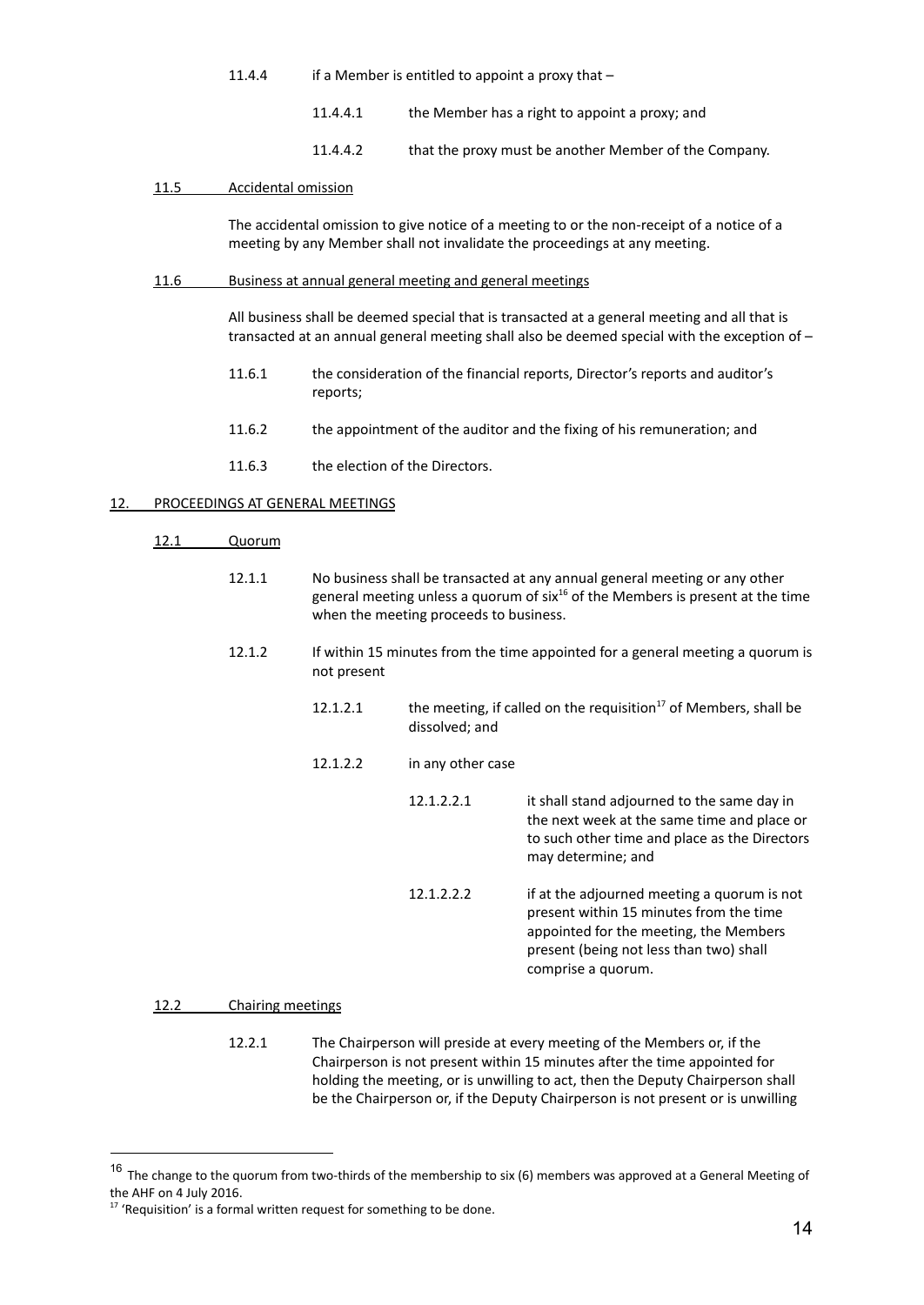to act, the Members present shall choose some one of their number to be Chairperson.

- 12.2.2 The Chairperson may, with the consent of any meeting at which a quorum is present (and shall if so directed by the meeting), adjourn the meeting from time to time and from place to place but so that
	- 12.2.2.1 no business shall be transacted at any adjourned meeting other than the business left unfinished at the meeting from which the adjournment took place;
	- 12.2.2.2 when a meeting is adjourned for 30 days or more at any one time notice of the adjourned meeting shall be given as in the case of an original meeting; and
	- 12.2.2.3 save as aforesaid it shall not be necessary to give any notice of an adjourned meeting or of the business to be transacted at an adjourned meeting.

#### 12.3 Decisions at meetings

- 12.3.1 At any general meeting a resolution put to the vote of the meeting shall be decided on a show of hands unless a poll is (before or on the declaration of the results of the show of hands) demanded
	- 12.3.1.1 by the Chairperson; or
	- 12.3.1.2 by at least five (5) Members present having the right to vote at the meeting; or
	- 12.3.1.3 by any Member or Members present and representing not less than 5% of the votes that may be cast on the resolution on a poll

and unless a poll is demanded, a declaration by the Chairperson that a resolution has on a show of hands been carried, or carried unanimously, or by a particular majority, or lost and an entry to that effect in the book containing the minutes of the proceedings of the Company shall be conclusive evidence of the fact without proof of the number or proportion of the votes recorded in favour of or against the resolution.

- 12.3.2 The demand for a poll may be withdrawn.
- 12.3.3 If a poll is duly demanded, it shall be taken in such manner and either at once or after an interval or adjournment or otherwise as the Chairperson directs and the result of the poll shall be the resolution of the matter in respect of which the poll was demanded but a poll demanded on the election of a Chairperson or on a question of adjournment shall be taken forthwith.
- 12.3.4 In the case of an equality of votes, whether on a show of hands or on a poll, the Chairperson of the meeting at which the show of hands takes place or at which the poll is demanded shall be entitled to a second or casting vote.

#### <span id="page-17-0"></span>13. VOTES OF MEMBERS

#### 13.1 Voting at meetings of Members

A Member may, subject to any special rights or restrictions imposed on or attaching to a class of Membership and subject to the provisions of Clause 13.3, vote in person or by proxy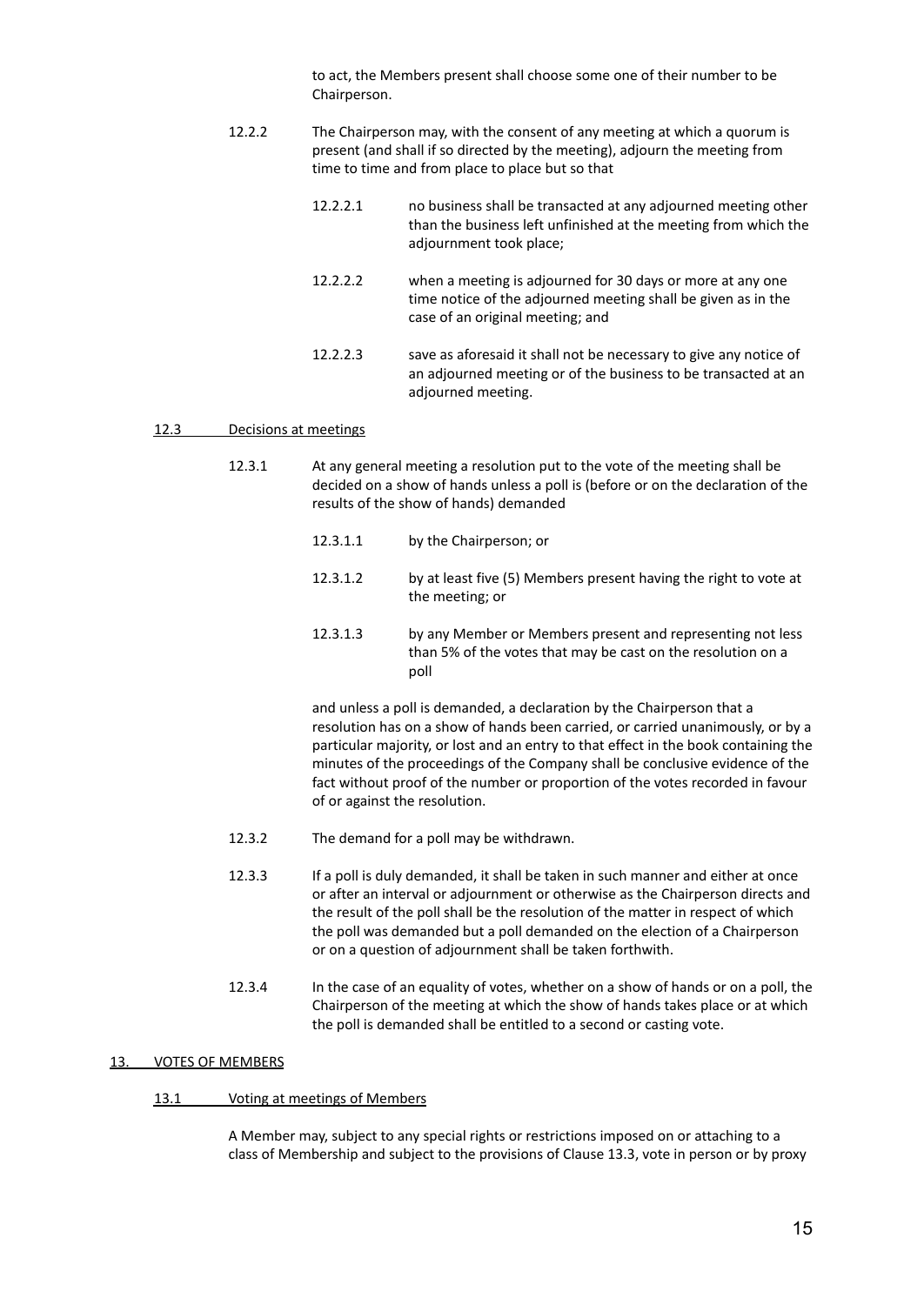or by attorney or, if a corporation, by its Nominee or other representative and on a show of hands or on a poll every such Member shall have one vote.

## 13.2 Voting by committee or trustee

A Member who is of unsound mind or is a person whose person or estate is liable to be dealt with in any way under any relevant law relating to mental heath may vote whether on a show of hands or on a poll by his committee or by the trustee or by such other person as properly has the management of his estate and any such committee trustee or other person may vote by proxy or attorney.

### 13.3 Entitlement to vote

No Member shall be entitled to vote at any general meeting if any Subscription owing by that Member shall be more than one (1) month in arrears at the date of the meeting.

## 13.4 Objection to right to vote

No objection shall be raised to the qualification of any voter except at the meeting or adjourned meeting at which the vote objected to is given or tendered and every vote not disallowed at such meeting shall be valid for all purposes. Any such objection made in due time shall be referred to the Chairperson of the meeting, whose decision on such objection shall be final and conclusive.

#### 14. PROXIES

#### 14.1 Member's entitlement to appoint proxy

- 14.1.1 Each Member entitled to attend and cast a vote at a meeting of Members may appoint an individual as his proxy $^{18}$ .
- 14.1.2 The instrument appointing a proxy shall be in writing under the hand of the appointer or of his attorney duly authorized in writing.
- 14.1.3 A proxy must be a Member of the Company.
- 14.1.4 A Member shall be entitled to instruct his proxy to vote in favour of or against any proposed resolutions and unless so instructed the proxy may vote as he thinks fit.

#### 14.2 Instrument of appointment

14.2.1 The instrument appointing a proxy<sup>19</sup> and the power of attorney<sup>20</sup> or other authority (if any) under which it is signed, or a notarially certified copy of that power or authority, must be received by the Company not less than 48 hours before the time for holding the general meeting or adjourned general meeting at which the person named in the instrument proposes to vote (unless a shorter period is specified in the notice of general meeting to which the proxy relates) and, in default, the instrument of proxy shall not be treated as valid unless otherwise determined by the Chairperson.

- 14.2.2 For the purposes of Clause 14.2.1, an instrument appointing a proxy must be received by the Company at any of the following
	- 14.2.2.1 the office of the Company; or

 $18$  A 'proxy' is one who is appointed or authorized to act for another.

<sup>19</sup> As above

<sup>&</sup>lt;sup>20</sup> 'The power of attorney' is the authority to act on behalf of a person in certain specified matters, such as financial dealings, or in general. It also refers to a legal instrument granting such authority.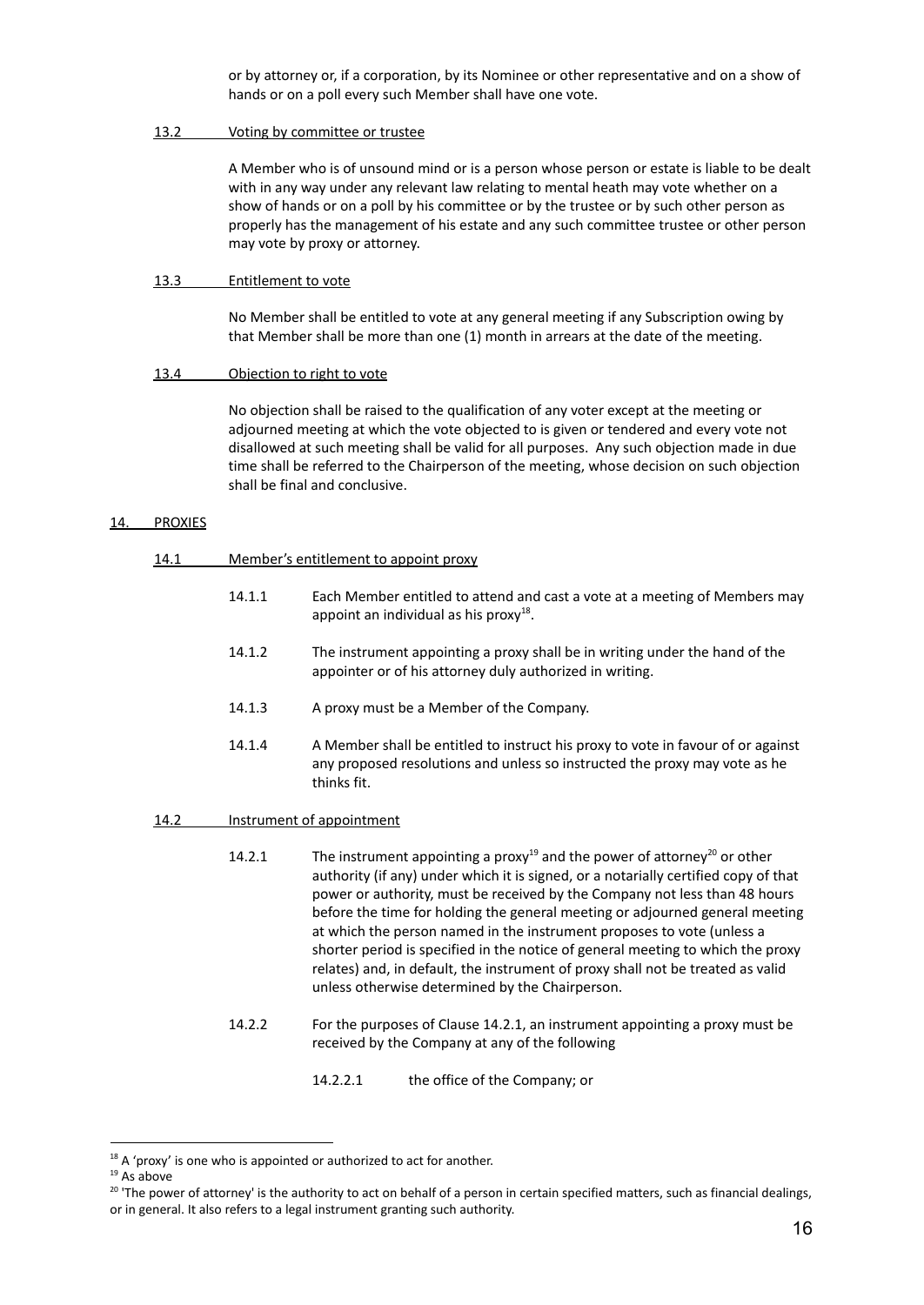- 14.2.2.2 a fax number at the office of the Company; or
- 14.2.2.3 a place, fax number or electronic address specified for that purpose in the notice of meeting.
- 14.2.3 An instrument appointing a proxy may be in any usual form or in any other form, which the Directors may approve.

## 14.3 Authority to demand poll

Any instrument appointing a proxy<sup>21</sup> confers authority to demand or join in demanding a poll.

## 15. BOARD OF DIRECTORS

# 15.1 Number of Directors

- 15.1.1 Subject to the Law, the number of members of the Board shall be not less than three (3) nor more than nine (9)<sup>22</sup>, each of whom shall be appointed by the Members in accordance with Clause 15.1.2, a majority of which shall consist of persons who have a degree of responsibility to the general community, and at least one  $(1)$  of whom is a Responsible Person<sup>23</sup>.
- 15.1.2 The Members may, by a resolution passed by not less than 75% of the votes cast by Members present (in person or by proxy or representative) at a meeting of Members and entitled to vote, appoint a person to be a Director.
- 15.1.3 The Members or Directors may appoint, from among the members of the Board –
	- 15.1.3.1 the Chairperson; and
	- 15.1.3.2 the Deputy Chairperson.
- 15.1.4 A Director need not be a Member.
- 15.2 Term of office<sup>24</sup>
	- 15.2.1 Each Director who was a Director of the company as at the date of incorporation, and was still a Director at the Annual General Meeting held in 2019 ('the original Directors') shall on each occasion they are elected or appointed as Directors hold office for three (3) years or until removed from office, or re-elected or re-appointed, or the Director vacates office in accordance with clause 16, and shall not be limited in regard to the number of occasions on which they may be re-elected or re-appointed.
	- 15.2.2 All other directors of the company other than the original directors shall hold office for three (3) years or until removed from office, re-elected or re-appointed, or the director vacates office in accordance with clause 16, and may not be re-elected or re-appointed for more **than two (2) consecutive terms,** of three (3) years, or part thereof.

 $21$  A 'proxy' is one who is appointed or authorized to act for another.

<sup>&</sup>lt;sup>22</sup> The expansion of the Board from eight (8) to nine (9) members was approved during the General Meeting of the AHF on 10 March 2014.

<sup>&</sup>lt;sup>23</sup> The definition of 'Responsible Person' is as per Clause 1.1.25

<sup>&</sup>lt;sup>24</sup> Substitution of clause 15.2 was approved during the General Meeting of the AHF on 26 October 2020; substitution of clause 15.2.2 was approved during the General Meeting of the AHF on 28 October 2021.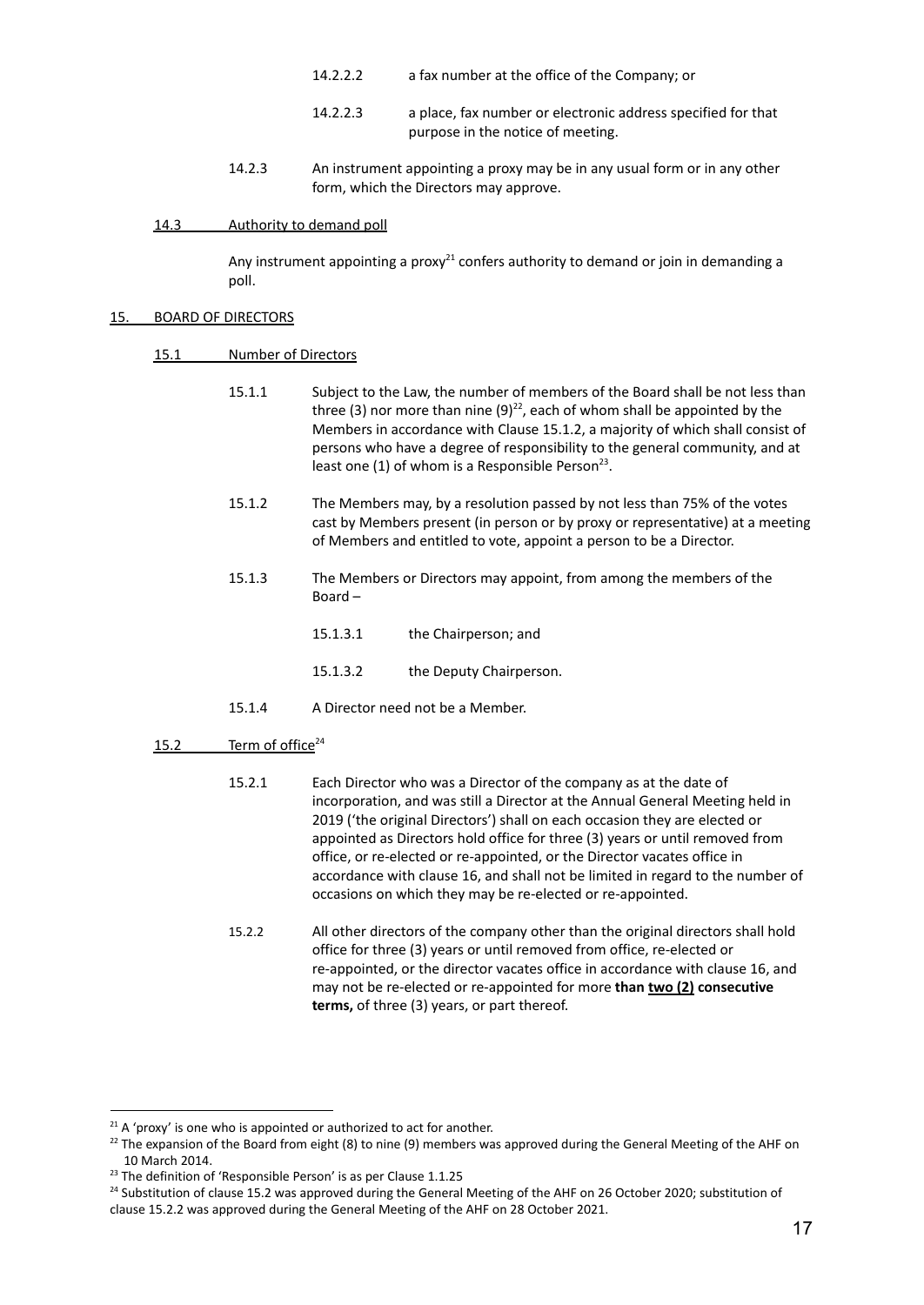| Casual vacancy or addition to Board<br>15.3 |
|---------------------------------------------|
|---------------------------------------------|

- 15.3.1 In the event of a casual vacancy in any office referred to in Clause 15.1.3, the Directors may appoint another Director to the vacant office.
- 15.3.2 The Directors may, by a resolution passed by not less than 75% of the votes cast by the Directors, appoint a person as an addition to the Board but so that the total number of Directors shall not, at any time, exceed the total number (if any) fixed in accordance with this Constitution.
- 15.3.3 A Director appointed in accordance with the provisions of Clause 15.3.1 or 15.3.2 shall hold office in accordance with Clause 15.2.

## 15.4 Increase or reduction in number of Directors

The Company may, from time to time, by resolution passed at a general meeting of Members –

- 15.4.1 increase or reduce the number of Directors; or
- 15.4.2 determine the qualifications or experience necessary for eligibility as a Director.

# 15.5 Remuneration of Directors

- 15.5.1 The Directors (excluding those who are salaried employees of the Company) shall be honorary.
- 15.5.2 No Directors (excluding those who are salaried employees of the Company) will be entitled to any remuneration for their services but will be entitled to be paid all travelling and other expenses properly incurred by them in attending, participating and returning from meetings of the Directors, or any committee established by the Directors, or annual general meetings, or general meetings of Members of the Company, or otherwise, in connection with the business of the Company.

## 15.6 Removal of Director

The Company may, by a resolution passed by not less than 75% of the votes cast by Members present (in person or by proxy or representative) and entitled to vote and of which notice in accordance with the Law has been given, remove any Director and may, by resolution passed by the same majority referred to above, appoint another person in his place. The person so appointed will hold office in accordance with the provisions of Clause 15.2.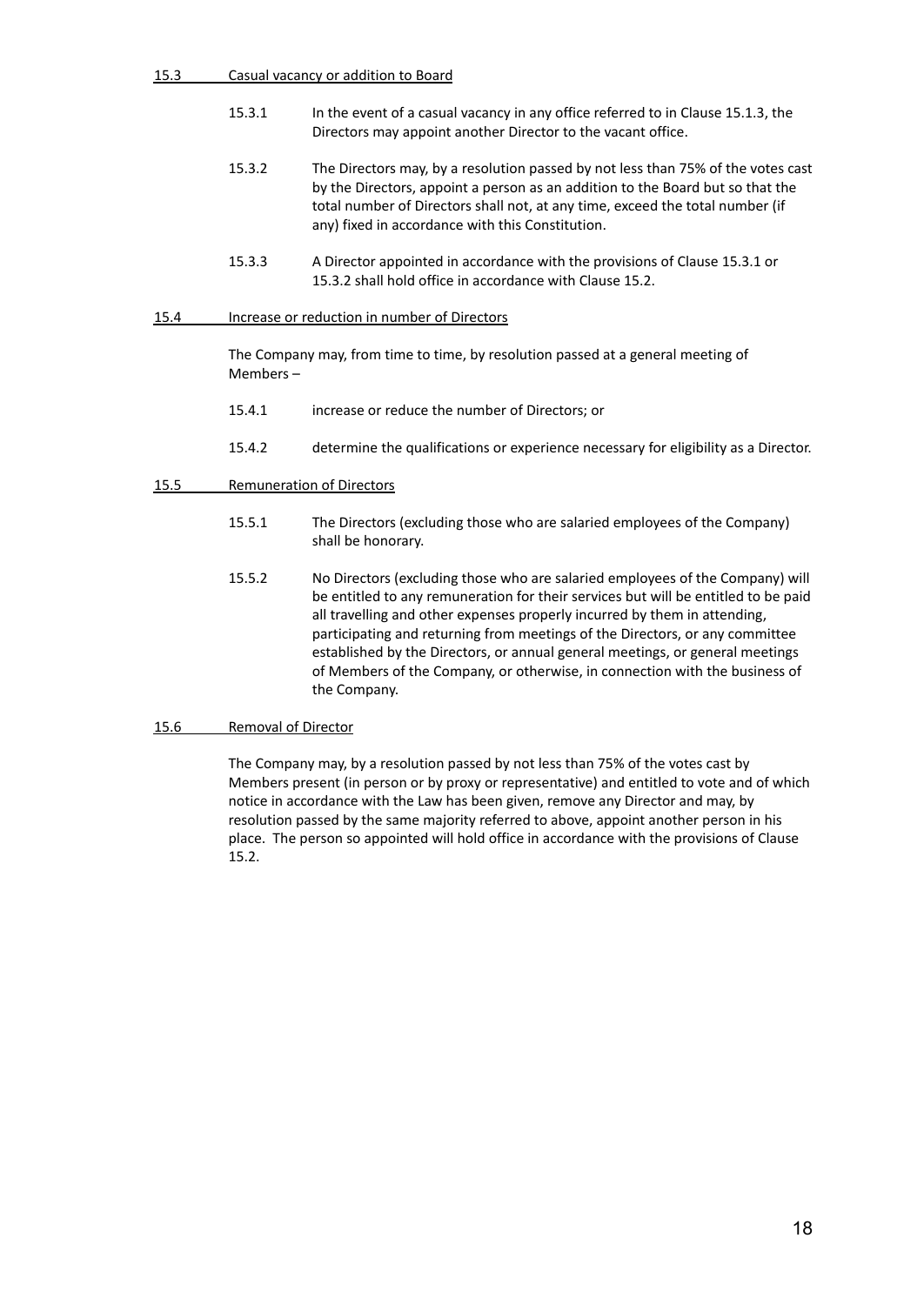# 16. DISQUALIFICATION OF DIRECTORS

# 16.1 Vacation of office

The office of Director shall be vacated if the Director —

- 16.1.1 ceases to be a Director pursuant to any provision of the Law;
- 16.1.2 becomes bankrupt or makes any arrangement or composition with his creditors generally;
- 16.1.3 becomes prohibited from being a Director by reason of any order made under the Law;
- 16.1.4 becomes of unsound mind or a person whose person or estate is liable to be dealt with in any way under any relevant law relating to mental health;
- 16.1.5 resigns his office by notice in writing to the Company;
- 16.1.6 is removed from office pursuant to this Constitution; or
- 16.1.7 is absent without permission of the Board from three (3) consecutive meetings of the Board.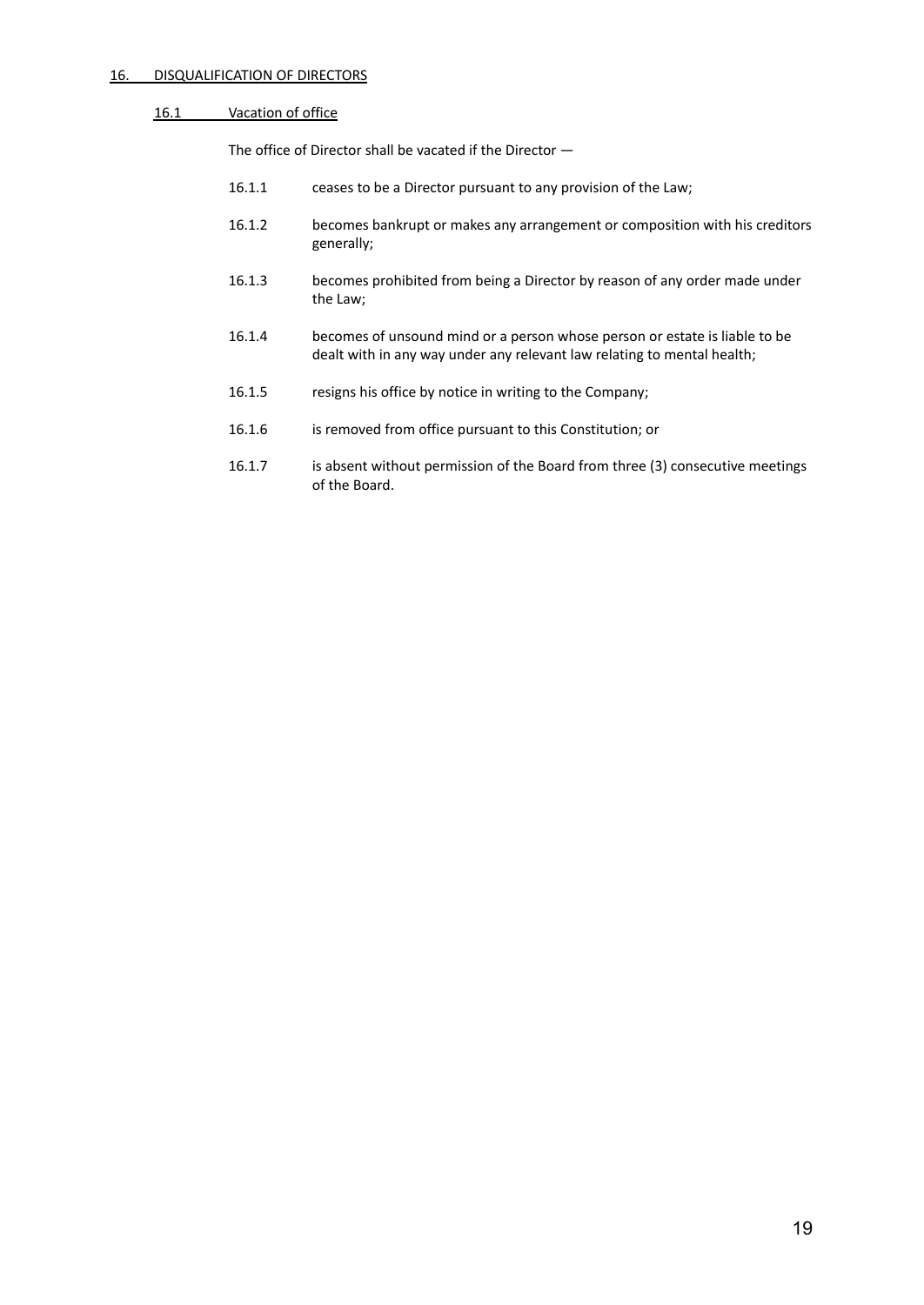## 16.2 Exclusions and disclosure of certain interests

Notwithstanding any rule of law or equity to the contrary but subject to the provisions of the  $Law -$ 

- 16.2.1 a Director shall not be disqualified by his office from contracting with the Company either as vendor purchaser or otherwise or from being employed or acting in any capacity professionally or otherwise by or on behalf of the Company;
- 16.2.2 no contract made by a Director with the Company and no contract or arrangement entered into by or on behalf of the Company with any corporation or partnership of or in which any Director is a director member or otherwise in any way interested and no contract or arrangement entered into by or on behalf of the Company in which any Director is in any way interested shall be liable to be impeached affected or avoided by reason of the Director holding his office or of the fiduciary relation thereby established or by reason of the Director being a party thereto or otherwise interested therein;
- 16.2.3 no Director so contracting or being such Director member or so interested shall be liable to account to the Company for any profit realised by any such contract or arrangement by reason only of such Director holding his office or of the fiduciary relation thereby established or by reason of his interest;
- 16.2.4 subject to the provisions of Clause 16.3 and the Law, a Director (including an Alternate director) may not be present at a meeting of Directors while a matter relating to a contract or arrangement in which the Director has (directly or indirectly) a material personal interest is being considered and may not vote on or in relation to the matter;<sup>25</sup>
- 16.2.5 a Director may sign, or attest the affixing of the common seal, to any document relating to a contract or arrangement in which the Director has an interest;
- 16.2.6 a Director may hold any other office in conjunction with his directorship and may be appointed to that office on such terms as to remuneration tenure of office and otherwise as may be arranged by the Directors;
- 16.2.7 a Director of the Company may be or become a Director of any other company promoted by the Company and any subsidiary company or company having dealings with the Company and no such Director shall be accountable for any benefits received as director or member of or holder of any office or place of profit under that company; and
- 16.2.8 the Directors may exercise the voting power conferred by the shares in any companies held or owned by the Company in such manner in all respects as the Directors think fit (including the exercise thereof in favour of any resolution appointing the Directors or any of them to be directors of such companies or voting or providing for the payment of remuneration to directors of such companies) and any such Director of the Company may vote in favour of the exercise of such voting rights in the manner aforesaid notwithstanding that he may be or be about to be appointed a director of such other company.

## 16.3 Disclosure not required

The provisions of Clause 16.2.4 shall not apply to an interest that a Director has -

- 16.3.1 as a Member of the Company; and
- 16.3.2 in common with the other Members of the Company; or

<sup>&</sup>lt;sup>25</sup> Any incidents are reported in the AHF 'Conflict of Interest Register'.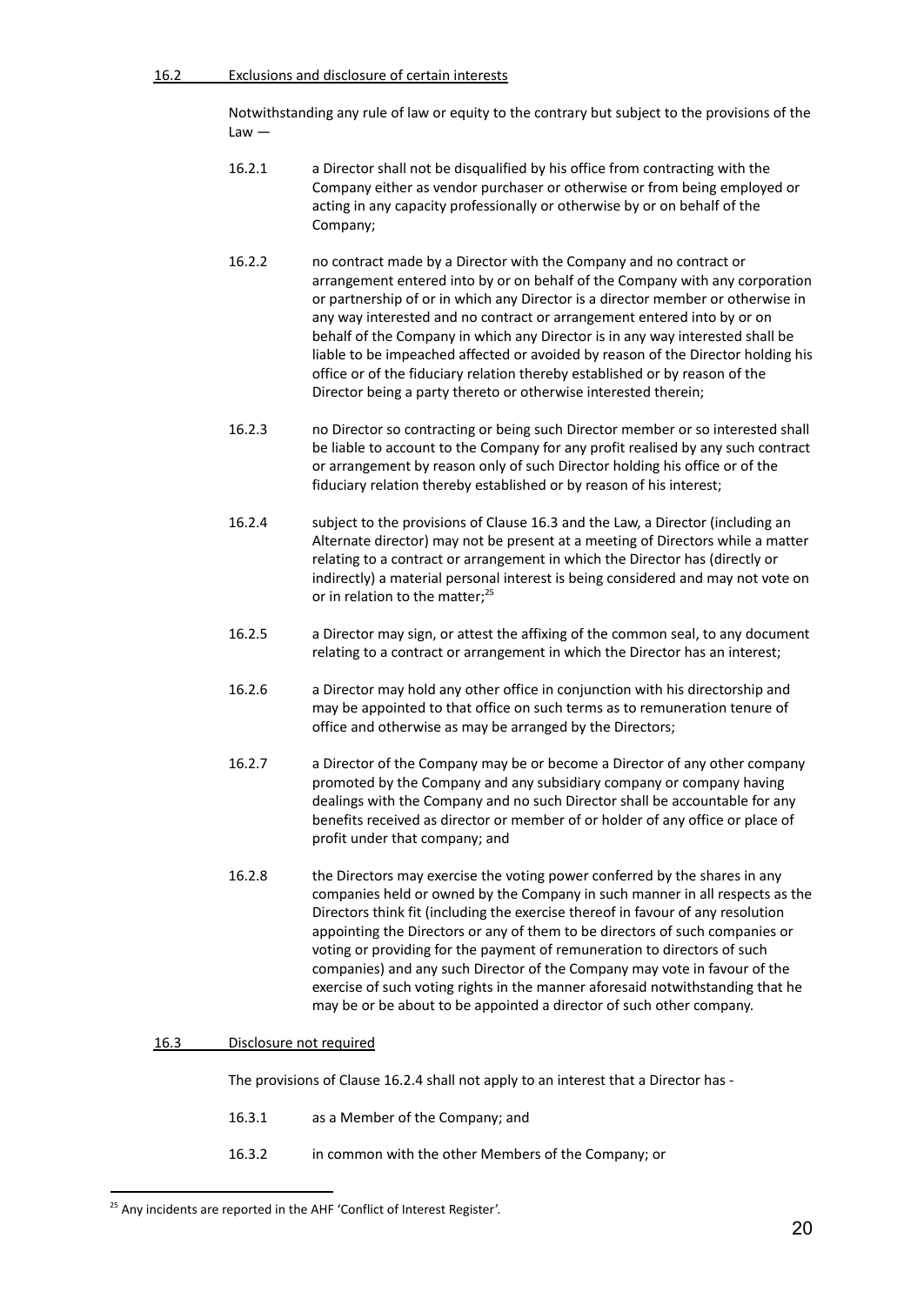- 16.3.3 in a matter relating to an existing or proposed contract of insurance merely because the contract insures or would insure that Director as an officer of the Company in accordance with Clause 28; or
- 16.3.4 if the Board has at any time passed a resolution that identifies the Director, the interest of that Director and the matter and the Directors voting for the resolution are satisfied that the interest of that Director should not disqualify that Director from being present while the matter is being considered or voting on the matter; or
- 16.3.5 as otherwise permitted by the Law.

#### 17. ALTERNATE DIRECTORS

#### 17.1 Appointment of Alternate Directors

A Director may, with the approval of the other Directors, appoint any person to be an Alternate Director in his place during such period as he thinks fit.

17.2 Rights of Alternate Director

Any person while he holds office as an Alternate Director shall be entitled to notice of meetings of the Directors and to attend, vote and exercise all the powers of the appointer in his place.

#### 17.3 Vacation of office

An Alternate Director shall ipso facto<sup>26</sup> vacate office if his appointer vacates office as a Director or removes the appointee from office.

17.4 Notice of appointment or removal

Any appointment or removal under this Clause 17 shall be effected by notice in writing to the Company and to the person concerned under the hand of the Director who makes the appointment or removal.

# <span id="page-23-0"></span>18. POWERS AND DUTIES OF THE DIRECTORS

#### 18.1 Management of Company

- 18.1.1 Subject to this Constitution and the Law, the affairs of the Company shall be managed by the Directors.
- 18.1.2 The Directors
	- 18.1.2.1 shall control and manage the business and affairs of the Company;
	- 18.1.2.2 may, subject to this Constitution and the Law, exercise all such powers and functions as may be exercised by the Company other than those powers and functions that are required by this Constitution or the Law to be exercised by general meetings of the Members; and
	- 18.1.2.3 subject to this Constitution and the Law, has power to perform all such acts and things as appear to the Directors to be essential for the proper management of the business and affairs of the Company.

<sup>&</sup>lt;sup>26</sup> 'Ipso facto' means by the fact itself; by that very fact.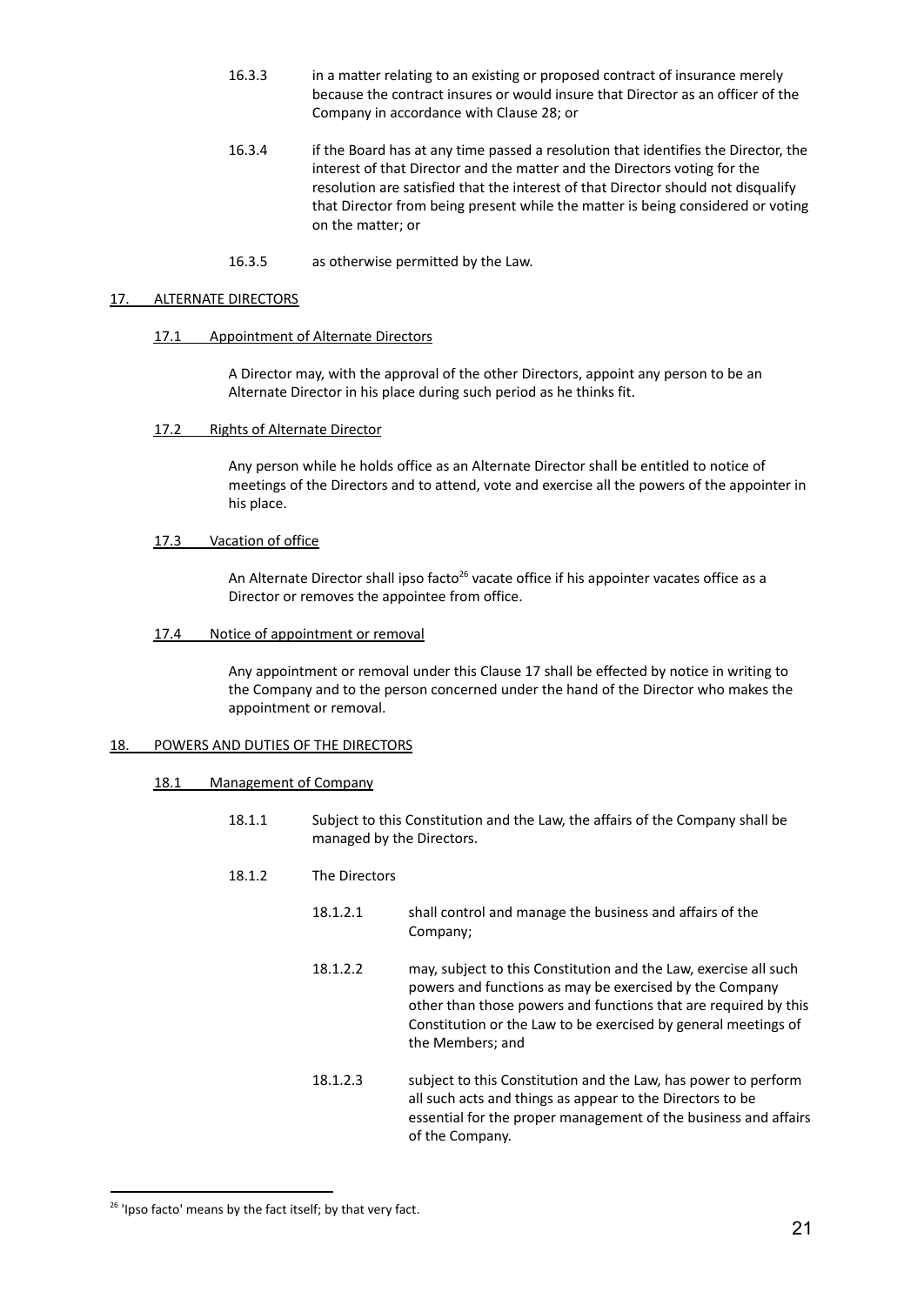# 18.2 Validity of acts of Directors

No regulation made by the Company in general meeting shall invalidate any prior act of the Directors which would have been valid if that regulation had not been made.

### 18.3 Powers of Directors

Without limiting the generality of Clauses 4, 18.1.1 and 18.1.2, the Directors –

- 18.3.1 may make rules, regulations and by-laws for the conduct, administration and management of the Company and may from time to time alter, modify and revoke such rules, regulations and by-laws and make new or additional rules, regulations and by-laws but so that such rules, regulations and by-laws shall not be inconsistent with any of the provisions of this Constitution nor result in the Company ceasing to comply with any special conditions applicable to the Company under the Tax Act;
- 18.3.2 have the power to do all things necessary or convenient to be done for or in connection with the performance of its functions;
- 18.3.3 may, in addition to all other general and special powers possessed by them from time to time, borrow in the name and for all or any of the purposes of the Company or in connection with its business any sum or sums of money for such period and at such rate or rates of interest and otherwise upon such terms and conditions as the Directors may think fit and so that —
	- 18.3.3.1 any sum or sums of money so borrowed may be raised or secured by mortgage charge or pledge of the whole or any part of the real or personal estate revenues property undertaking choses in action debts or effects of the Company including unpaid calls and uncalled capital or by deposit receipts debentures, debenture stock bonds, trusts deeds, personal covenant or otherwise as the Directors may from time to time think fit without such security;
	- 18.3.3.2 every such mortgage charge or other security may be in such form and contain such powers of sale and other powers trusts and provisions and may be accompanied by such collateral further and other security as the Directors may think fit; and
- 18.3.4 may invest any funds belonging to or vested in the Company;
- 18.3.5 may from time to time by power of attorney<sup>27</sup> appoint any company, corporation, firm, person or body of persons (whether nominated directly or indirectly by the Directors) to be the attorney or attorneys of the Company for such purposes and with such powers, authorities and discretions (not exceeding those vested in or exercisable by the Directors under these regulations) and for such period and subject to such conditions as it may think fit any such powers of attorney may contain such provisions for the protection and convenience of persons dealing with any such attorney as the Directors may think fit and may also authorise any such attorney to delegate all or any of the powers authorities and discretions vested in him; and
- 18.3.6 may open any banking account and operate the bank account in the ordinary course of business.

 $27$  'The power of attorney' is the authority to act on behalf of a person in certain specified matters, such as financial dealings, or in general. It also refers to a legal instrument granting such authority.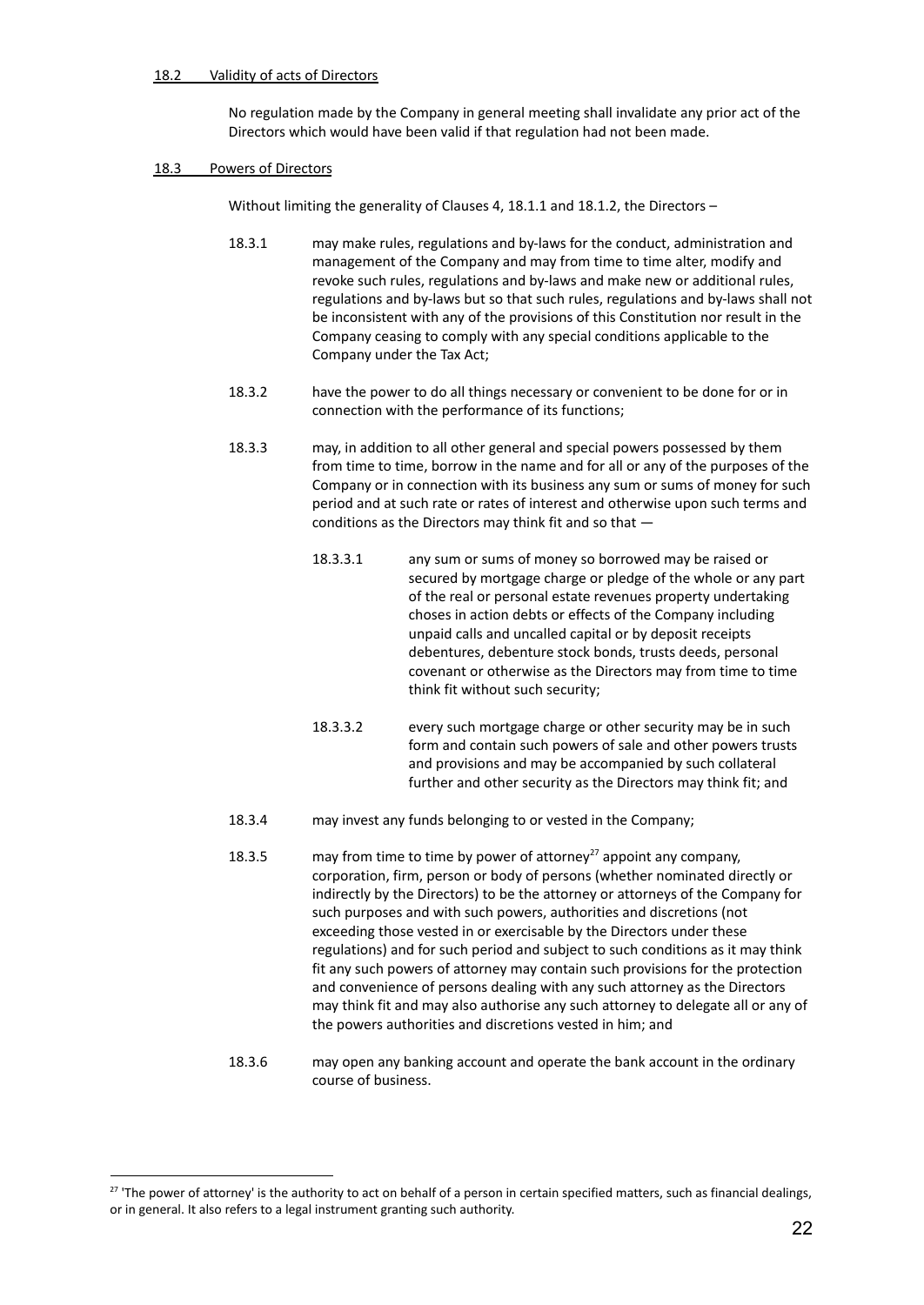#### 18.4 Negotiable instruments

All cheques, promissory notes, drafts, bills of exchange and other negotiable instruments and all receipts for money paid to the Company shall be signed, drawn, accepted, endorsed or otherwise executed (as the case may be) by any two (2) Directors or in such other manner as the Directors may from time to time determine.

#### 19. PROCEEDINGS OF THE DIRECTORS

19.1 Directors' Meetings

The Directors –

- 19.1.1 shall meet at least twice in each year at such place and such time as the Directors may determine for the dispatch of business;
- 19.1.2 may adjourn and otherwise regulate their meetings as they think fit using any technology consented to from time to time by all the Directors; and
- 19.1.3 may from time to time invite any person they consider necessary or appropriate to attend at any meeting of the Directors but a person invited to attend any such meeting shall not be entitled to vote.

#### 19.2 Notice of meeting

Written notice of each Directors' meeting must be given to each Director at least one (1) business days before the date of the meeting.

#### 19.3 Decisions at Directors' Meetings

- 19.3.1 Subject to this Constitution, questions arising at any meeting of the Directors shall be decided by a majority of votes.
- 19.3.2 The Chairperson shall have a deliberative vote and a second or casting vote.

## 19.4 Calling Directors' Meetings

- 19.4.1 A Director may, and the Secretary on the requisition of a Director must, at any time, summon a meeting of the Directors.
- 19.4.2 Additional and special meetings of the Directors may be called and held by the Chairperson or by any two (2) Directors.

#### 19.5 Quorum

The quorum necessary for transaction of the business of the Directors may be fixed by the Directors and, unless fixed, will be two thirds of the total number of Directors for the time being, rounded up to the nearest whole number.

19.6 Vacancy

The continuing Directors may act notwithstanding any vacancy in their body but, if and so long as their number is reduced below the number fixed pursuant to this Constitution as the specified number of Directors, the continuing Directors may act in the event of an emergency or for the purpose of increasing the number of members of the Directors to that number or of summoning a general meeting of the Company but for no other purpose.

#### 19.7 Chairperson

The Chairperson shall preside at every meeting of the Directors or, if there is no Chairperson or, if at any meeting he is not present within 15 minutes after the time appointed for holding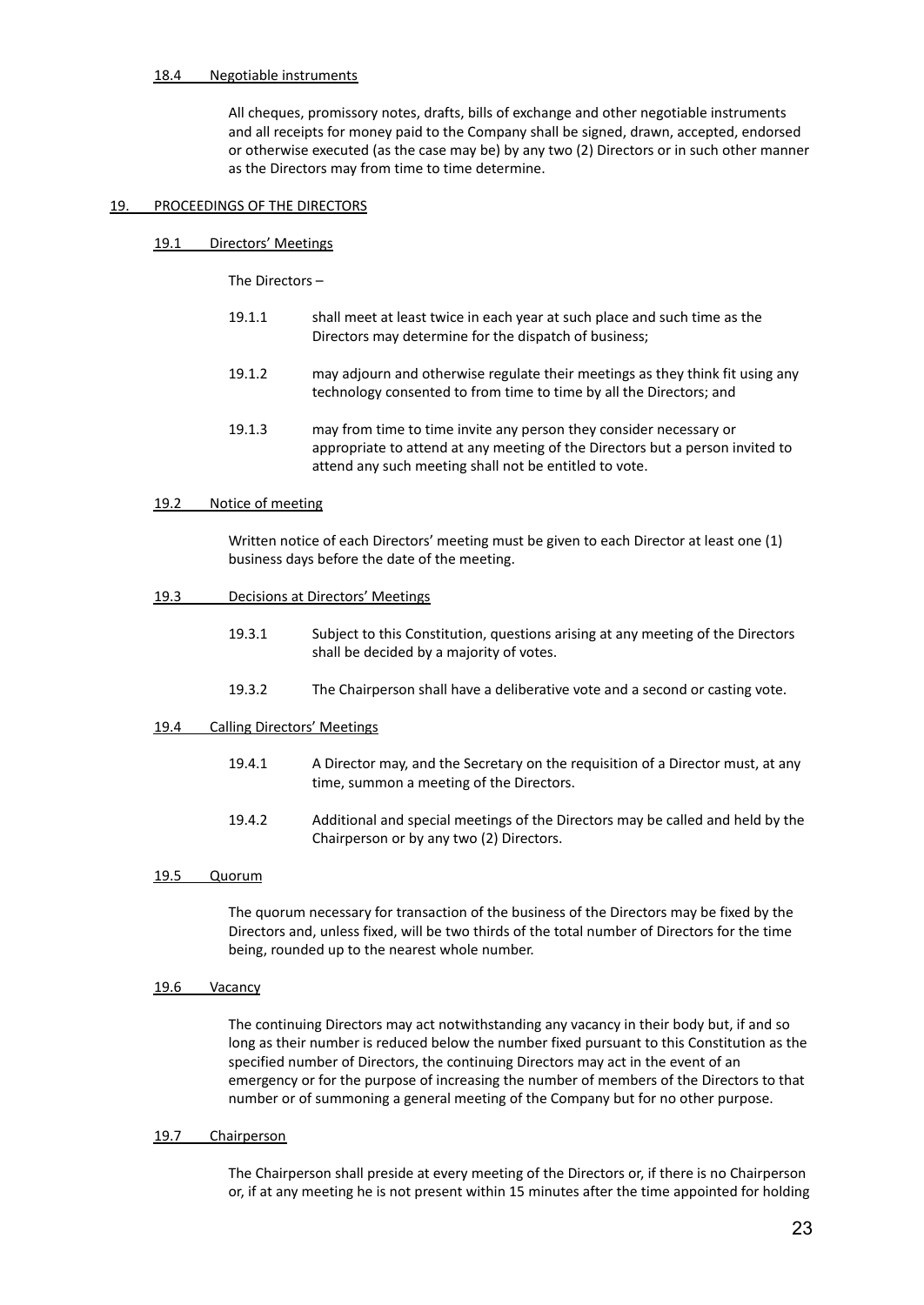the meeting, the Deputy Chairperson shall be Chairperson, or if the Deputy Chairperson is not present at the meeting, then the Directors present may choose one (1) of their number to be Chairperson of the meeting.

# 19.8 Validity of actions

All acts of the Directors undertaken at any meeting of the Directors, or by any person acting as a Director shall, notwithstanding that it is afterwards discovered that there was some defect in the appointment of that Director, or person so acting, or that they or any of them were disqualified, be as valid as if every member or other person had been duly appointed and was qualified to be a Director.

# 19.9 Resolutions without meetings

- 19.9.1 A resolution in writing signed by all the Directors for the time being entitled to receive notice of a meeting of the Directors and to vote, shall be as valid and effectual as if it had been passed at a meeting of the Directors duly convened and held.
- 19.9.2 Any resolution passed in accordance with Clause 19.9.1 may consist of identical copies of the document recording the resolution and accompanying information, each signed by one (1) or more Directors.

# 19.10 Telephone and audio visual communications

- 19.10.1 For the purpose of this Constitution the contemporaneous linking together by telephone or by such other method of audio or audio visual communication system of a number of the Directors, not less than the quorum specified in Clause 19.5 (whether or not any one (1) or more of the Directors is out of Australia) shall constitute a meeting of the Directors and all the provisions in this Constitution as to meetings of the Directors shall apply to such meetings subject to the following conditions namely
	- 19.10.1.1 all the Directors for the time being entitled to receive notice of a meeting, shall be entitled to notice of a meeting by telephone or by such other method of audio or audio visual communication system and to be linked by telephone or such other audio or audio visual communication system;
	- 19.10.1.2 each of the Directors taking part in the meeting by telephone or such other audio or audio visual communication system must be able to hear each of the other Directors taking part at the commencement of the meeting; and
	- 19.10.1.3 at the commencement of the meeting each such Director must acknowledge his presence for the purpose of a meeting of the Directors to all other Directors taking part.
- 19.10.2 A notice of a meeting of the Directors may be given by telephone or by such other method of audio or audio visual communication system as the Directors may, from time to time, determine or as provided in Clause 26.
- 19.10.3 For the purposes of Clause 19.10.1 a Director may not leave the meeting by disconnecting his telephone or such other audio or audio visual communication system unless he has previously obtained the express consent of the Chairperson of the meeting and a Director shall be conclusively presumed to have been present and to have formed part of the quorum at all times during the meeting by telephone unless he has previously obtained the express consent of the Chairperson to leave the meeting.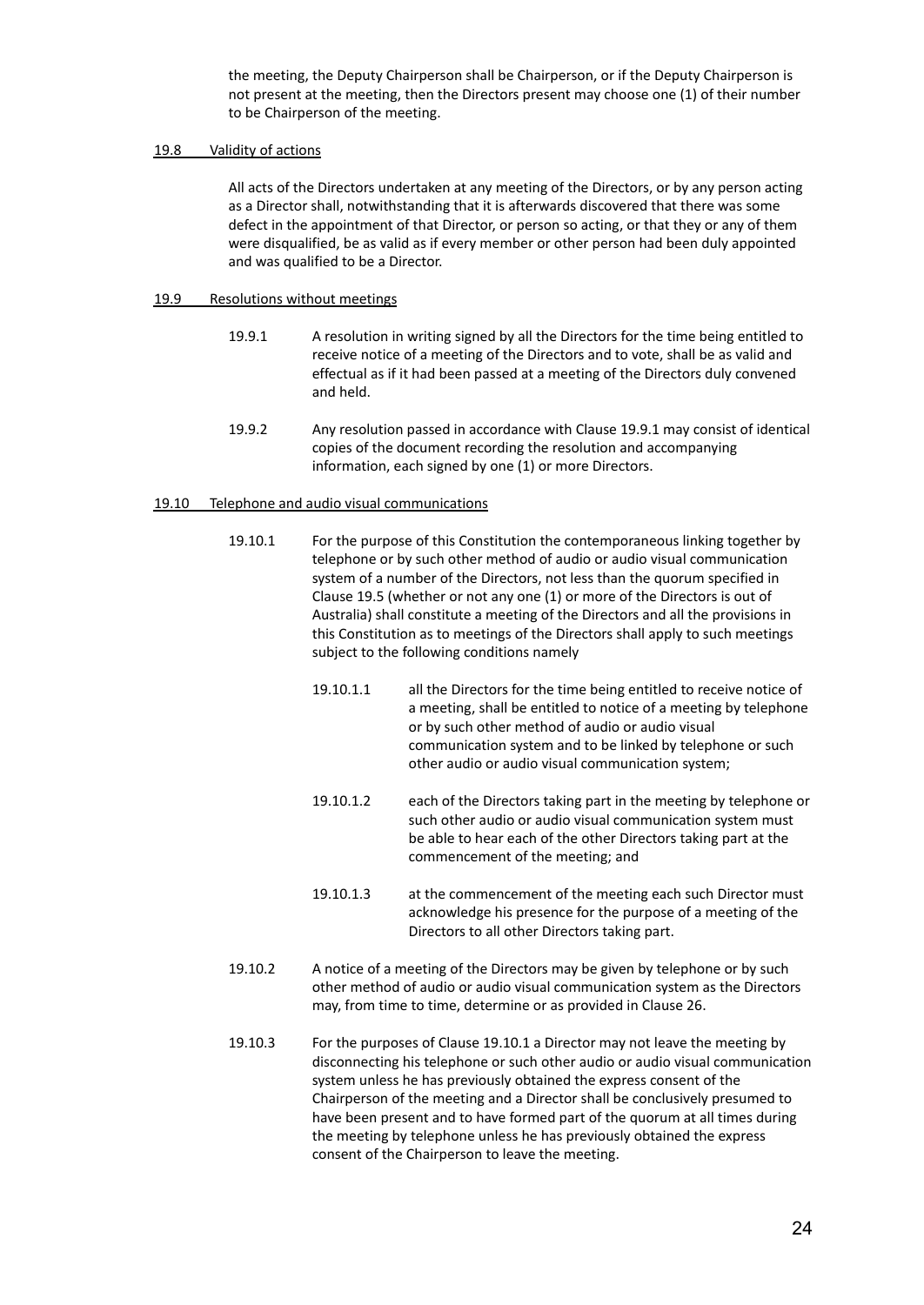19.10.4 A minute of the proceedings at such meeting by telephone by such other method of audio or audio visual communication system shall be sufficient evidence of such proceedings and of the observance of all necessary formalities if certified to be a correct minute by the Chairperson of the meeting.

## 20. COMMITTEES

### 20.1 Establishment

The Directors may –

- 20.1.1 establish such committees as it considers necessary for the purposes of the Company;
- 20.1.2 delegate any of its powers and or functions to any such committee and define the powers, duties and functions of each committee so established;
- 20.1.3 determine the procedure of each committee and the appointment or election of its officers;
- 20.1.4 change any of the powers, duties and functions of a committee; and
- 20.1.5 remove any member of a committee or dissolve a committee.

#### 20.2 Delegation of powers

- 20.2.1 Any committee established by the Directors in accordance with Clause 20.1, shall in the exercise of the powers delegated to that committee conform to any regulations that are imposed on it by the Directors.
- 20.2.2 The Directors may appoint one (1) or more advisory boards consisting of such persons as the Directors thinks fit. Any such advisory boards shall act in an advisory capacity only and in the exercise of the powers so delegated, conform to any regulations that are imposed on them by the Directors.

#### 20.3 Eligibility of members

A member of a committee or advisory board established by the Directors in accordance with Clauses 20.1 and 20.2.2, need not be a Director or a Member.

#### <span id="page-27-0"></span>21. PROCEEDINGS OF COMMITTEES

#### 21.1 Committee Meetings

Each committee or advisory board established by the Directors shall meet at such times and places as determined by the members of those committees or advisory boards.

#### 21.2 Chair and functions and powers

Each committee or advisory board –

- 21.2.1 shall elect one (1) of their number to chair its meetings and if no person is elected or, if at any meeting the person so elected is not present within 15 minutes after the time appointed for holding the meeting, the members present may choose one (1) of their number to chair the meeting; and
- 21.2.2 may elect one (1) of their number to undertake such functions, duties and responsibilities as may be delegated by that committee or advisory board to that person, subject always, to the approval by the Directors.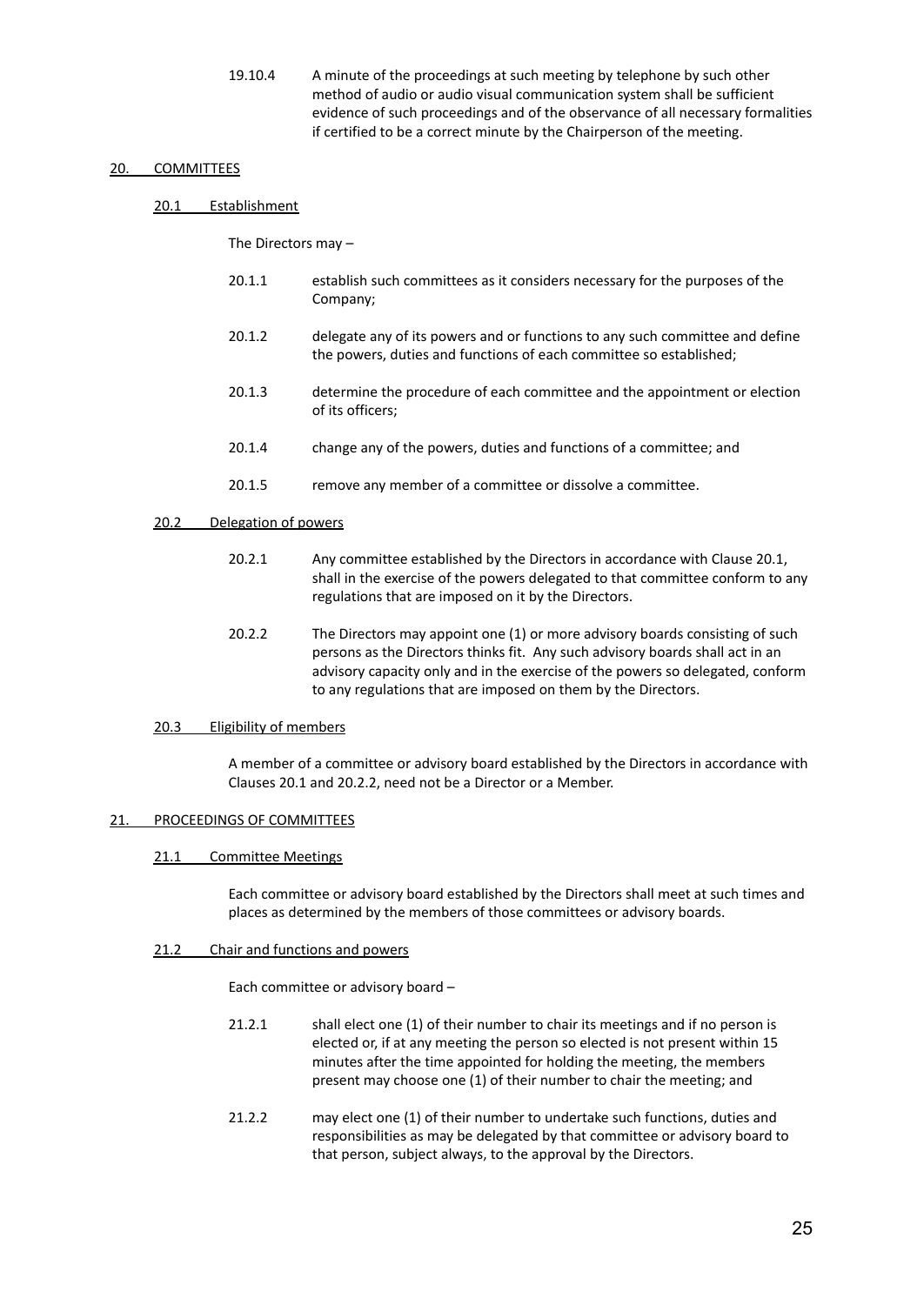### 21.3 Decisions at committee or advisory board meetings

Questions arising at any meeting shall be determined by a majority of votes of the members present and, in the case of an equality of votes at any such meeting, the person appointed to chair any such meeting shall have a deliberative vote and a second or casting vote.

### 21.4 Proceedings of committee or advisory board

Without limiting the generality of Clauses 21.1 to 21.3 (both inclusive), the provisions of Clause 19 have effect, with such modifications as may be necessary, in relation to meetings of any committee or advisory board.

## 22. SECRETARY

- 22.1 Appointment
	- 22.1.1 The Directors will appoint a Secretary in accordance with the Law for such period and on such terms as the Directors thinks fit and the Directors may revoke any such appointment.
	- 22.1.2 The Secretary may be a Director.

## 22.2 Minutes and books

- 22.2.1 The Secretary shall keep minutes and books to record
	- 22.2.1.1 all appointments of officers;
	- 22.2.1.2 the names of the Directors present at each meeting of the Directors;
	- 22.2.1.3 the names of the members of any committee of the Company present at each meeting of a committee;
	- 22.2.1.4 all resolutions and proceedings at all meetings of the Members of the Company and of the Directors and each committee and of all resolutions determined on without meetings; and
	- 22.2.1.5 of all other matters required by the Law.
- 22.2.2 Except in the case of documents deemed to constitute minutes in accordance with the provisions of the Law and resolutions signed in accordance with the provisions of Clause 19.9, all minutes shall be signed by the Chairperson of the meeting at which the proceedings were held or by the Chairperson of any succeeding meeting.

#### <span id="page-28-0"></span>23. THE SEAL AND EXECUTION OF DOCUMENTS

- 23.1 The Company may have a common seal.
- 23.2 If the Company has a common seal, the Directors shall provide for the safe custody of the common seal of the Company which shall only be used with the authority of the Directors and every instrument to which the seal is affixed shall be signed by a Director and shall be countersigned by the Secretary or by a second Director or by some other person or persons appointed by the Directors to attest the affixing of the common seal.
- <span id="page-28-1"></span>23.3 All documents which of legal necessity need not be under common seal and which the Company is capable in law of entering into shall be legally binding on the Company if signed by the same persons specified in Clause 23.2 of this Constitution.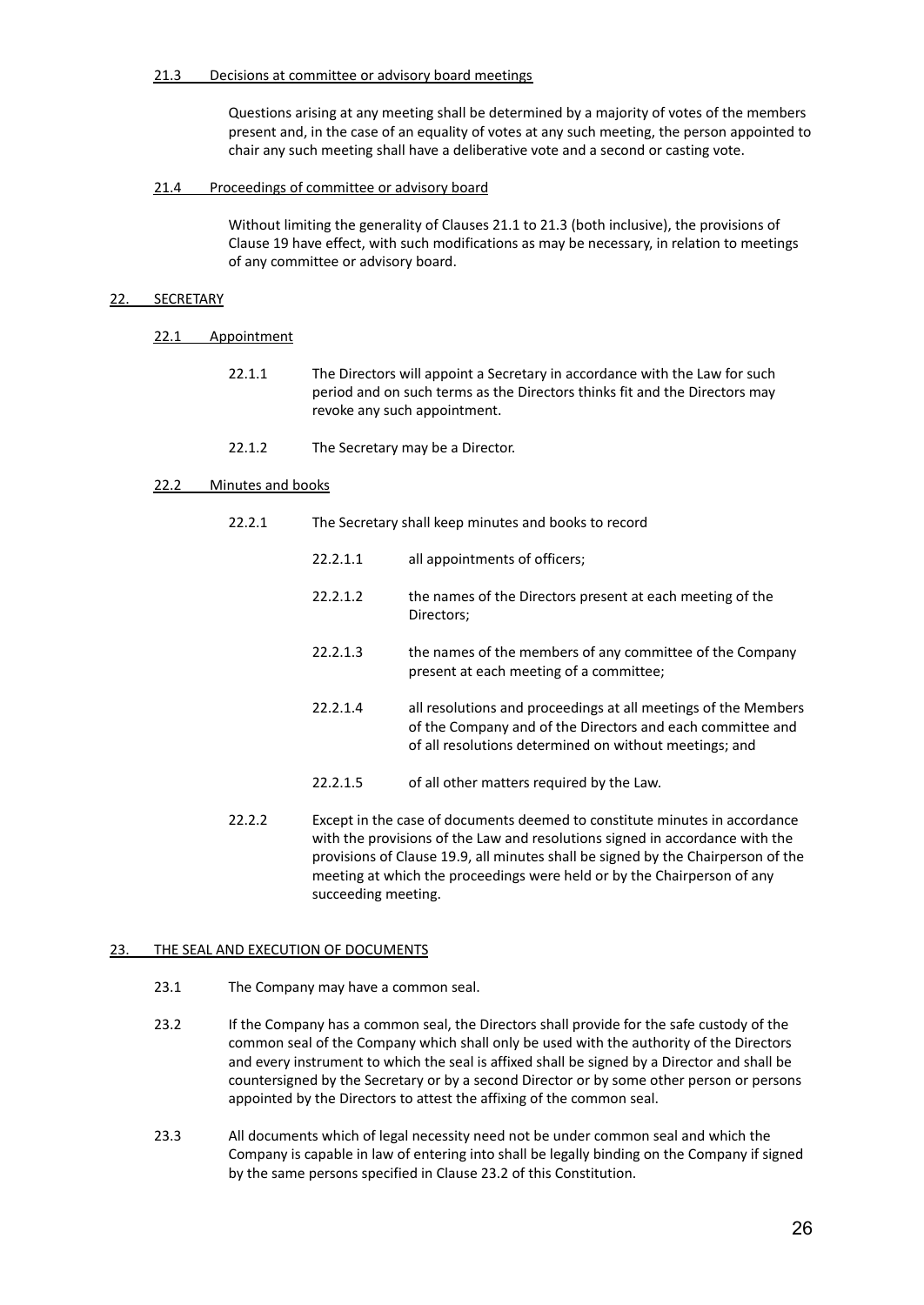## 24. ACCOUNTS

- 24.1 The books of account and other records of the Company shall be kept at the registered office of the Company or at such other place or places as determined by the Directors.
- 24.2 The Directors shall keep or cause to be kept proper books of account and other records of the Company and shall distribute copies of financial reports as required by the Law and shall, from time to time, determine whether and to what extent and at what times and places and under what conditions or regulations the records, accounts and books of the Company, or any of them, shall be open to the inspection of Members not being Directors.
- 24.3 No Member shall have any right of inspecting any record, account or book or paper of the Company except as conferred by statute or as authorised by the Directors or by the Company in general meeting.
- 24.4 The financial year of the Company shall be 30 June in each year unless otherwise determined by the Members.

## 25. AUDIT

A properly qualified Auditor or Auditors shall be appointed and his or their duties shall be regulated in accordance with the provisions of the Law.

## 26. NOTICES

#### 26.1 Method of giving notice

A notice may be given by the Company to any Member –

- 26.1.1 personally;
- 26.1.2 by sending it by post to him at his registered address or to the address (if any) supplied by him to the Company for the giving of notices to him; or
- 26.1.3 by sending it to the fax number or electronic address (if any) nominated by the Member.

## 26.2 Service of notice

- 26.2.1 Where a notice is sent by post, service of the notice shall be deemed to be effected by properly addressing prepaying and posting a letter containing the notice and to have been effected, in the case of a notice of a meeting, on the day after the date of its posting and in any other case, at the time at which the letter would be delivered in the ordinary course of post.
- 26.2.2 A notice of meeting sent by fax or other electronic means is taken to be given on the business day after it is sent.
- 26.2.3 Notwithstanding the provisions of Clause 26.1, the Directors may, in their absolute discretion, give a notice by any other means as shall ensure expeditious receipt of the notice. Service of the notice shall be deemed to be effected if the mode of service of the notice is properly addressed and paid for and lodged for delivery or transmission with a competent person, authority or body and to have been effected at the time at which in the ordinary course that mode of service of the notice would be delivered.

#### 26.3 Notice to joint Members

A notice may be given by the Company to joint Members by giving the notice to the joint Member first named in the Register.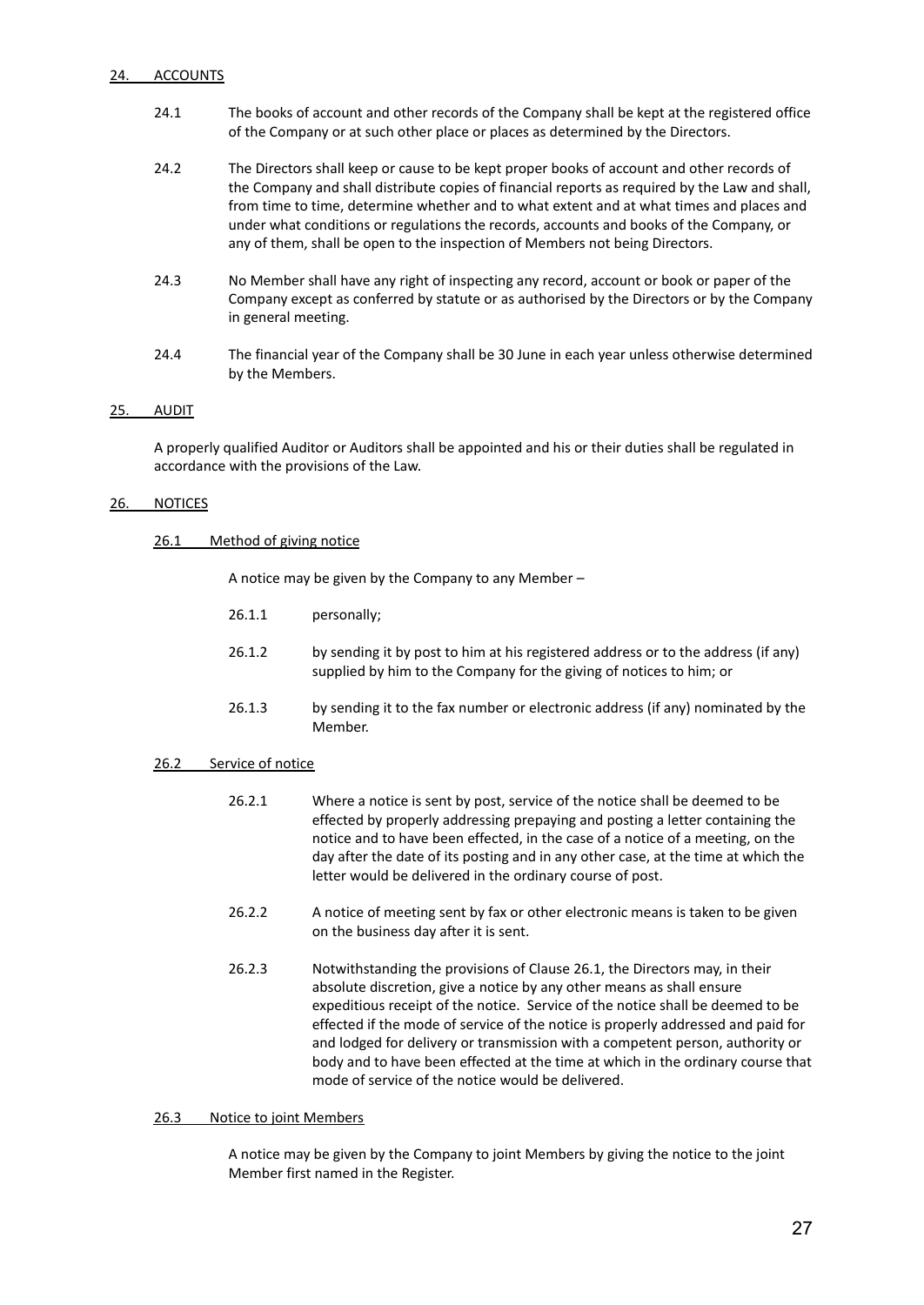#### 26.4 Persons entitled to notice

- 26.4.1 Notice of every general meeting shall be given in any manner hereinbefore authorised to
	- 26.4.1.1 every Member except those Members who have not supplied to the Company an address for the giving of notices to them;
	- 26.4.1.2 the Auditor for the time being of the Company; and
	- 26.4.1.3 such other persons as required by the Law.
- 26.4.2 No person other than as referred to in Clause 26.4 shall be entitled to receive notices of general meetings.

## 27. WINDING UP

- 27.1 If upon the winding up or deregistration of the Company there remains, after satisfaction of all its debts and liabilities, any property whatsoever, the remaining property shall be paid to or given or transferred to or for one or more Eligible Charity as determined by the Members of the Company.
- 27.2 The identity of such Eligible Charity or other funds or institutions referred to in Clause 27.1 shall be determined by the Members of the Company at or before the time of the winding up or deregistration and, in default thereof, by application to the Supreme Court of Victoria for determination.
- 27.3 Where gifts to an Eligible Charity are deductible only if, among other things, the conditions set out in item 9.1.1 of the table in subdivision 30-80(1) of the Tax Act are satisfied, a transfer under this Clause 27 must be made in accordance with those conditions.

#### 28. INDEMNITY AND INSURANCE

## 28.1 Indemnification of officers

- 28.1.1 The Company may indemnify<sup>28</sup> a person who is, or has been, an officer of the Company, to the full extent permissible by law, out of the property of the Company, against –
	- 28.1.1.1 any liability incurred by that person as an officer of the Company; and
	- 28.1.1.2 legal costs incurred in defending an action for a liability incurred by that person as an officer of the Company;

except in respect of a liability or legal costs for which the Company is prohibited from indemnifying the officer pursuant to the Law.

28.1.2 For the avoidance of doubt, Clause 28.1.1 will not apply so as to enable the Company to indemnify a person who is, or has been, an officer of the Company to the extent that the law precludes the giving of such an indemnity.

#### 28.2 Insurance premium

The Company may pay a premium for a contract insuring a person who is, or has been, an officer of the Company against –

<sup>&</sup>lt;sup>28</sup> An 'indemnity' is a sum paid by A to B by way of compensation for a particular loss suffered by B. The indemnitor (A) may or may not be responsible for the loss suffered by the indemnitee (B). Forms of indemnity include cash payments, repairs, replacement, and reinstatement.